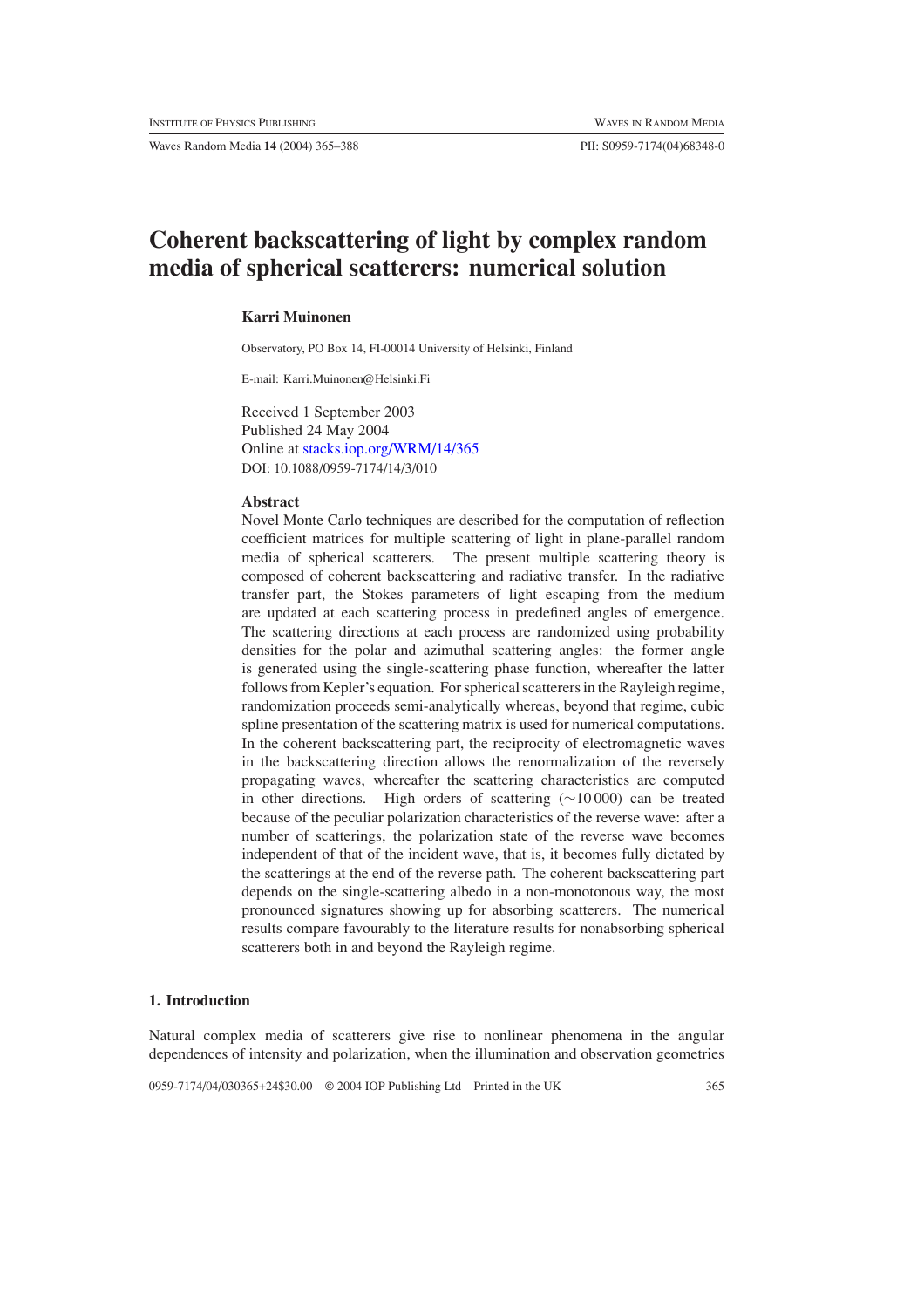are varied. Close to astronomical opposition, atmosphereless planetary-system objects show an opposition effect, a nonlinear increase of brightness at small solar phase angles  $\alpha \leq 7^\circ$ , the angle between the Sun and the observer as seen from the object. They show a negative polarization surge in the degree of linear polarization  $(|a_\perp|^2 - |a_\parallel|^2)/(|a_\perp|^2 + |a_\parallel|^2)$  for unpolarized incident sunlight: at phase angles  $\alpha \leq 30^\circ$ , the brightness component  $|a_{\parallel}|^2$ with the electric vector parallel to the scattering plane defined by the Sun, the object and the observer predominates over the perpendicular component  $|a_\perp|^2$ .

The coherent backscattering mechanism has been invoked to explain the opposition effect of planetary-system objects [1–5], as well as their peculiar negative polarization characteristics [2, 3, 6, 7]. The surfaces of the objects are likely to be composed of inhomogeneous small particles, constituting closely packed random media with random rough surfaces. A novel numerical technique is here developed for coherent backscattering by semi-infinite and finite plane-parallel media of spherical scatterers, aiming towards the interpretation of the photometric and polarimetric observations of planetary-system objects.

Lyot [8] discovered the negative polarization surge for the Moon and Saturn's rings, whereas Seeliger [9] deduced the opposition brightening of Saturn's rings from the observations of the entire Saturnian system by Müller  $[10]$ . The observations and theoretical interpretations of the photometric and polarimetric backscattering surges have been reviewed in, e.g., [11–16].

Kuga and Ishimaru [17] measured the coherent backscattering peak experimentally for dense suspensions of spherical latex particles. Simultaneously, coherent backscattering was detected by van Albada and Lagendijk [18] and Wolf and Maret [19] as a manifestation of weak localization of photons in disordered media of scatterers. Theoretically, the constructive interference in multiple scattering was already known in studies of multiple scattering of electromagnetic waves in underdense plasmas [20] and in electromagnetic scattering by extended dielectric turbulent media [21]. The spatial anisotropy of the coherent backscattering peak was experimentally documented in [22] although earlier measured by Lyot for porous media of small MgO particles [8].

Within a multiple scattering approximation consisting of the so-called ladder (or radiative transfer) and maximally crossed (or coherent backscattering) terms of the multiple scattering theory, the scattering problem has been solved exactly for plane-parallel random media composed of non-absorbing Rayleigh scatterers [23, 24]. The solution has allowed the derivation of reference enhancement factors and polarization surge depths [25]. Coherent backscattering has been studied for simplified scattering systems using both exact and approximate treatments of the electromagnetic theory. Such studies include coherent backscattering by two dipole scatterers [2, 3, 26], two spherical scatterers [27, 28], and coherent backscattering by a dipole scatterer and a semi-infinite optically homogeneous and isotropic medium [3, 30, 31]. Recently, coherent backscattering effects have been searched for spherical media of Rayleigh scatterers using the volume integral equation technique [32] and for isolated, randomly oriented tetrahedral crystals using the physical optics approximation [33].

Numerical Monte Carlo (MC) analyses of coherent backscattering by random media have been put forward by several authors [34–37]—such techniques are attractive because of their conceptual clarity and applicability to complicated non-plane-parallel geometries of the media. The present MC technique is the first one based on Stokes parameters, Mueller scattering matrices and a Jones amplitude scattering matrix formulation of the reciprocity principle for electromagnetic scattering [38–40]. Asymptotically, the technique offers an exact treatment of the approximate multiple scattering theory cited above. The reciprocity principle has earlier been used in the computation of enhancement factors in the backscattering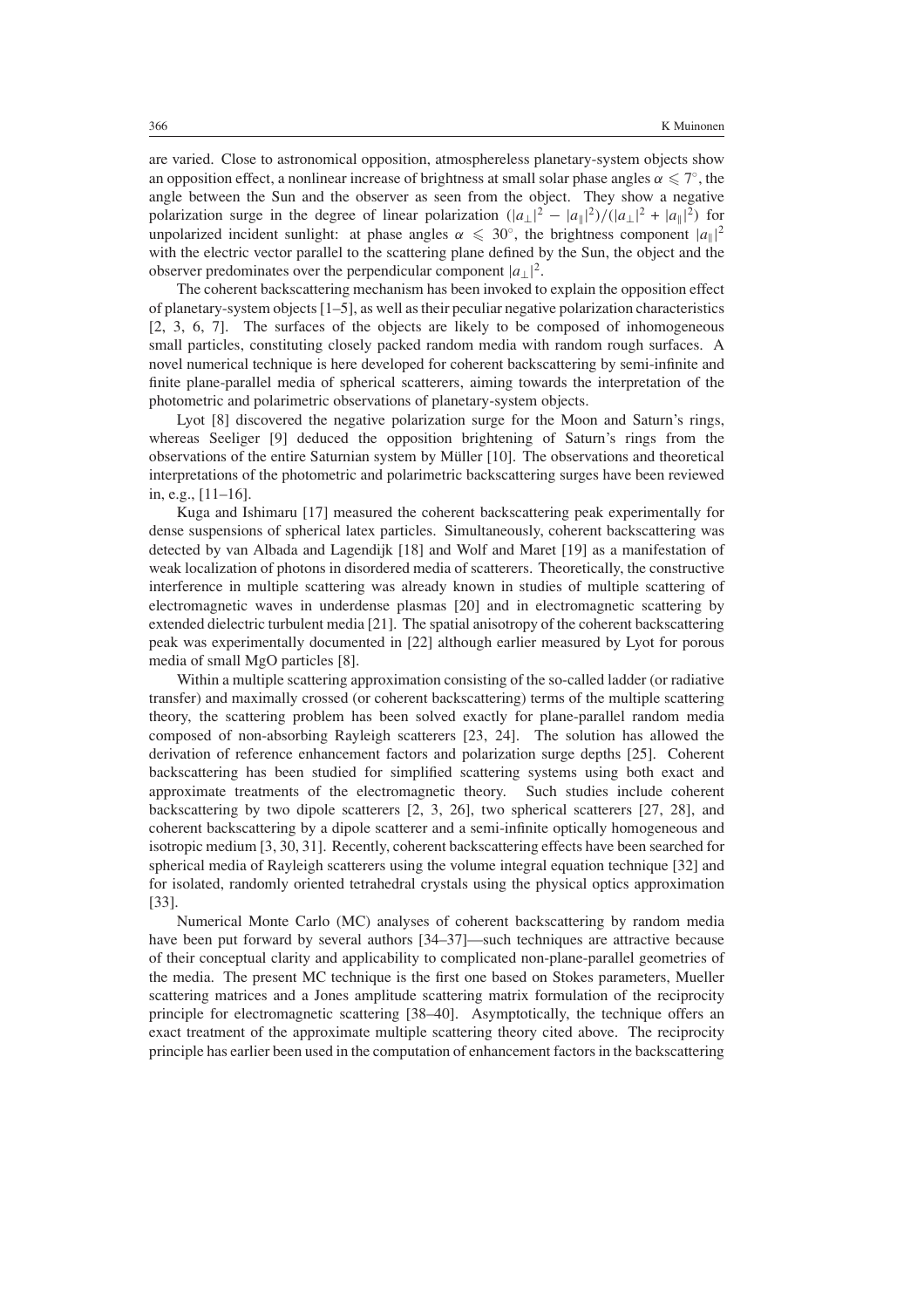

<span id="page-2-0"></span>**Figure 1.** Coherent backscattering mechanism for the intensity surge. The wave scattered through source  $S \rightarrow$  scatterer I  $\rightarrow$  scatterer II  $\rightarrow$  cone with axis L interferes constructively with the wave scattered through source  $S \rightarrow$  scatterer II  $\rightarrow$  scatterer I  $\rightarrow$  cone with axis L. The backscattering direction is on the cone for arbitrary scatterers I and II, and configurational averaging results in enhanced backscattering.

direction [40]. The present technique allows the computation of full angular dependences of the backscattering peaks and polarization surges.

In section 2, the necessary multiple scattering theory and numerical techniques are described, with special emphasis on both qualitative and quantitative understanding of coherent backscattering by random media. Section 3 includes the application of the technique to planeparallel random media of spherical scatterers within and beyond the Rayleigh regime. In section 4, the paper is closed by conclusions and remarks on future prospects.

## **2. Scattering theory and numerical techniques**

The current study is based on approximate vector multiple scattering theory that consists of the radiative transfer (the ladder terms of the diagrammatic presentation) and coherent backscattering parts (the maximally crossed terms). We refer the reader to literature for the details of the theory (e.g., [41–47]). In the numerical technique at hand, the computation of coherent backscattering by absorbing and scattering media is carried out besides an MC radiative transfer solution for the Stokes parameters of scattered intensity [12, 48].

#### *2.1. Coherent backscattering mechanism*

The explanation of the negative polarization surge observed for many planetary-system objects based on the coherent backscattering mechanism [2, 6] is not widely known. Yet, the spatial anisotropy of the coherent backscattering cone can be interpreted analogously, providing an explanation differing from that in [22]. Curiously, the recent explanation put forward by Iwai for the spatial anisotropy [36] resembles the explanation reviewed below.

The coherent backscattering mechanism for the opposition effect is described in figure [1](#page-2-0) for second-order scattering, readily applicable to any order of multiple scattering.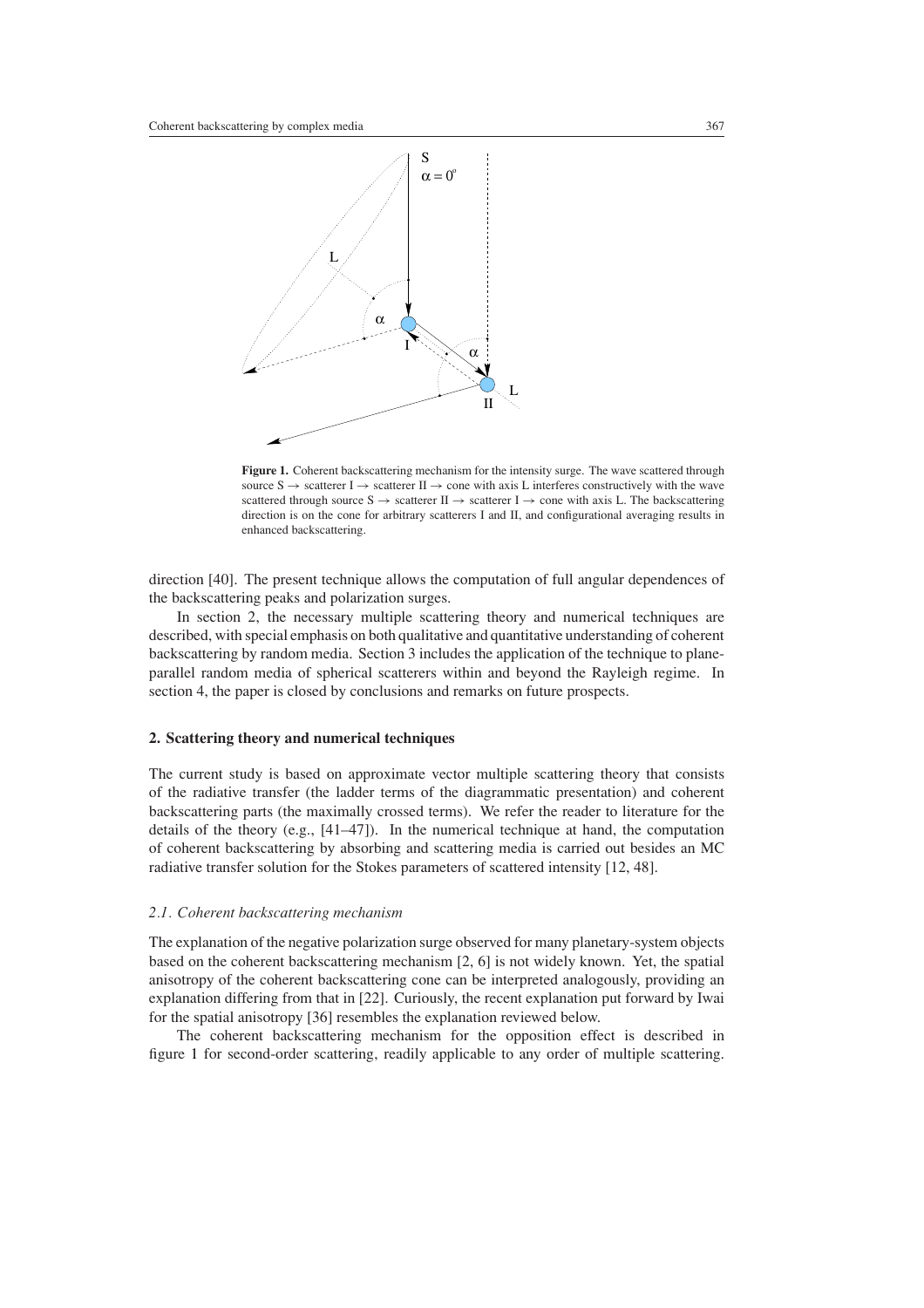

<span id="page-3-0"></span>**Figure 2.** Coherent backscattering mechanism for the polarization surge. The four geometries represent a simplified picture of orientational averaging for unpolarized incident light. For positively polarizing single scattering, e.g., Rayleigh scattering only the two topmost geometries contribute to the coherent backscattering signal in the *yz*-plane at phase angle *α*, with differing interference characteristics. Configurational averaging favours the negatively polarizing geometry (no phase shift; top left) over the positively polarizing geometry (phase shift  $kd \sin \alpha$  for wave number *k* and scatterer distance *d*; top right).

An electromagnetic plane wave is incident from the top and is represented by the solid and dashed lines. The wave interacts with two scatterers I and II, which are of the order of the wavelength *λ* to hundreds of wavelengths (or more) apart before travelling to the observer to the left. The two scattered wave components deriving from the two opposite propagation directions between the scatterers interfere constructively in the conical directions defined by a rotation of the light source direction S about the axis L joining the two end scatterers. Figure [1](#page-2-0) illustrates a scattering direction on the cone precisely on the other side of the light source direction. Consequently, the backward direction (phase angle  $\alpha = 0^{\circ}$ ) is on the constructive-interference cone for arbitrary locations of the two scatterers. In other directions, interference varies from constructive to destructive. Three-dimensional averaging over scatterer locations results in an opposition effect. The angular width of the effect decreases for increasing orders of interactions, because of the increasing average distance between the end scatterers.

The coherent backscattering mechanism for the negative degree of linear polarization is illustrated for second-order scattering in figure [2](#page-3-0) using a simplified geometrical configuration of the scatterers. The incident radiation is unpolarized (e.g., the Sun), requiring the derivation and proper averaging of the Stokes parameters of the scattered electromagnetic fields  $(E_s)$  for two mutually perpendicular polarization states of the incident plane wave  $(E_i)$ . In figure [2,](#page-3-0) incident linear polarizations parallel and perpendicular to the scattering plane (here *yz*-plane) are treated in the two leftmost and two rightmost geometries, respectively.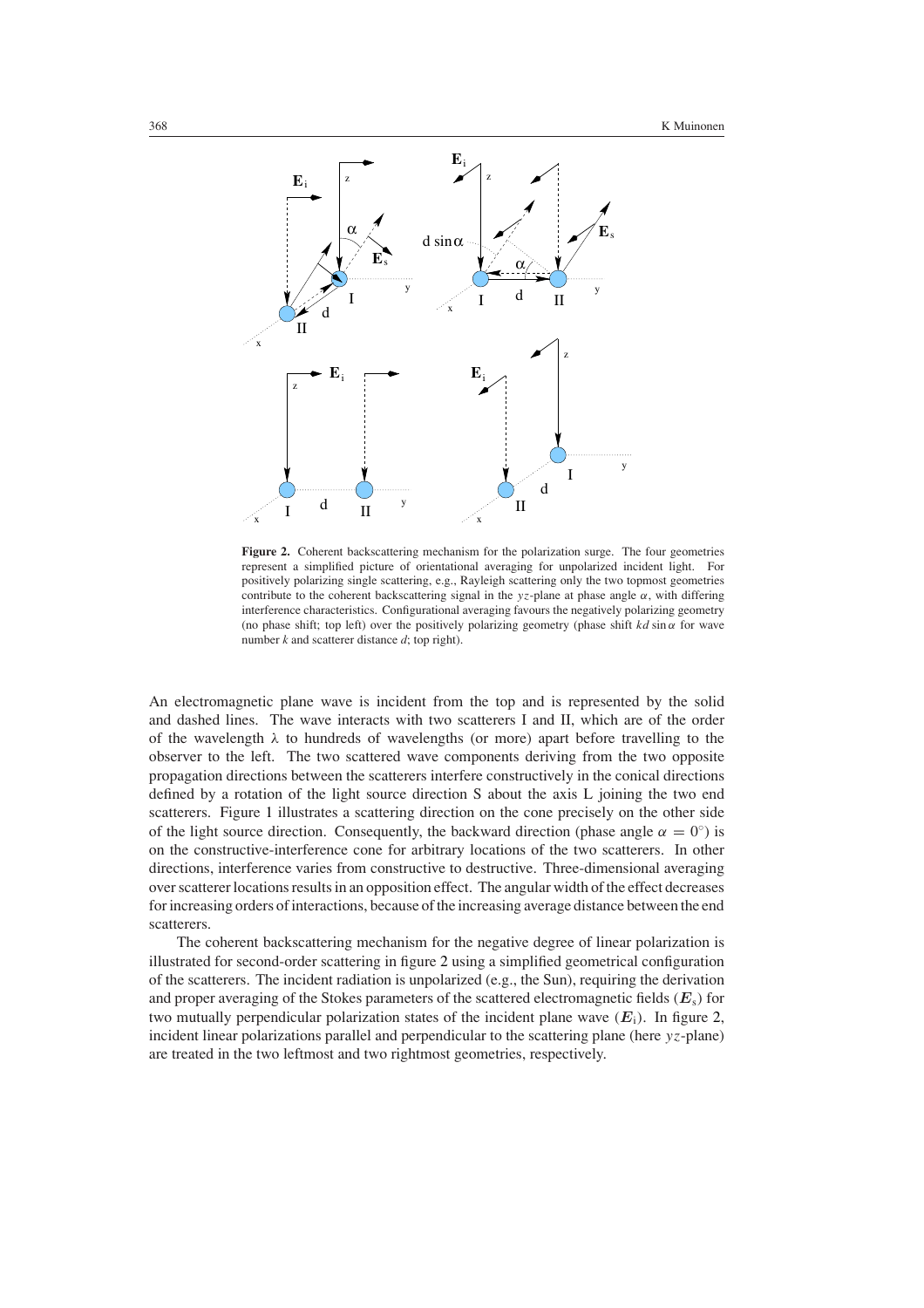Thus, in figure [2,](#page-3-0) the incident plane wave interacts with two scatterers I and II at a distance *d* from one another aligned either on the *x*-axis or on the *y*-axis, while the observer is in the *yz*-plane. For the present geometries, the constructive interference cones of figure [1](#page-2-0) reduce to the *yz* and *xz*-planes, depending on the alignment of the scatterers. Since first-order Rayleigh scattering as well as Fresnel reflection is positively polarized, the scatterers sufficiently far away from each other  $(kd = 2\pi d/\lambda \gg 1$ , where k and  $\lambda$  are the wave number and wavelength) interact predominantly with the electric field vector perpendicular to the plane defined by the source and the scatterers (two upper geometries), while interaction with the electric field vector parallel to that plane is suppressed (two lower geometries). The observer in the *yz*plane will measure negative polarization from the upper left geometry in figure [2,](#page-3-0) and positive polarization from the upper right geometry. However, the positive polarization suffers from the phase difference  $kd \sin \alpha$ , whereas the phase difference for the negative polarization is zero for all phase angles. Averaging over the simple configurations of figure [2](#page-3-0) or, rigorously, threedimensional averaging over scatterer locations will result in negative polarization near the backward direction. Scattering orders higher than the second experience similar preferential interaction geometries, and contribute to negative polarization. As above for the opposition effect, the contributions from increasing orders of scattering manifest themselves at decreasing phase angles.

The present explanation of the negative polarization surge for positively polarizing single scattering constitutes, after evident modifications, an explanation of the positive polarization surge for negatively polarizing single scattering. As pointed out theoretically in [49] for second-order scattering, positive polarization surges follow for random media of spherical particles with certain optical properties. The positive polarization surges have yet to be detected in laboratory experiments.

## *2.2. Phases and amplitudes of coherently backscattering waves*

For the computation of coherent backscattering, we sum up the electromagnetic fields that are directly and reversely scattered along the same path between the two end scatterers. The reciprocity relation ties together the phases of the two waves in the backscattering direction, allowing for the correct mutual phasing of the waves incident on the end scatterers in the direct and reverse directions. Utilization of the Jones amplitude scattering matrices for the final scattering processes guarantees that the two waves are correctly phased in all scattering directions. The amplitudes and phase differences of the direct waves follow from the radiative transfer computation. The relative amplitudes and phase differences of the reverse waves follow from a radiative-transfer-like computation along the reverse paths. The precise amplitudes of the reverse waves, and the phase difference between the direct and reverse waves, follow from the reciprocity relation in the backscattering direction.

Denote the directly scattered transverse field by  $a_{\perp}$ ,  $a_{\parallel}$ ,  $\delta$ ,  $\delta_{\perp}$ , and  $\delta_{\parallel}$  ( $a_{\perp}$ ,  $a_{\parallel} \ge 0$ ) and the reversely scattered transverse field by  $b_\perp$ ,  $b_\parallel$ ,  $\gamma$ ,  $\gamma_\perp$ , and  $\gamma_\parallel$  ( $b_\perp$ ,  $b_\parallel \geqslant 0$ ) in a certain reference coordinate system *e*⊥*, e*,

$$
E_{\mathbf{a}} = a_{\perp} \exp(i\delta + i\delta_{\perp})e_{\perp} + a_{\parallel} \exp(i\delta + i\delta_{\parallel})e_{\parallel},
$$
  
\n
$$
E_{\mathbf{b}} = b_{\perp} \exp(i\gamma + i\gamma_{\perp})e_{\perp} + b_{\parallel} \exp(i\gamma + i\gamma_{\parallel})e_{\parallel}.
$$
 (1)

For convenience, we have introduced the phases  $\delta$  and  $\gamma$  due to the propagation paths of the fields *E*<sup>a</sup> and *E*b, respectively. The phase differences between the intrinsic field components are  $\Delta \delta = \delta_{\parallel} - \delta_{\perp}$  and  $\Delta \gamma = \gamma_{\parallel} - \gamma_{\perp}$ .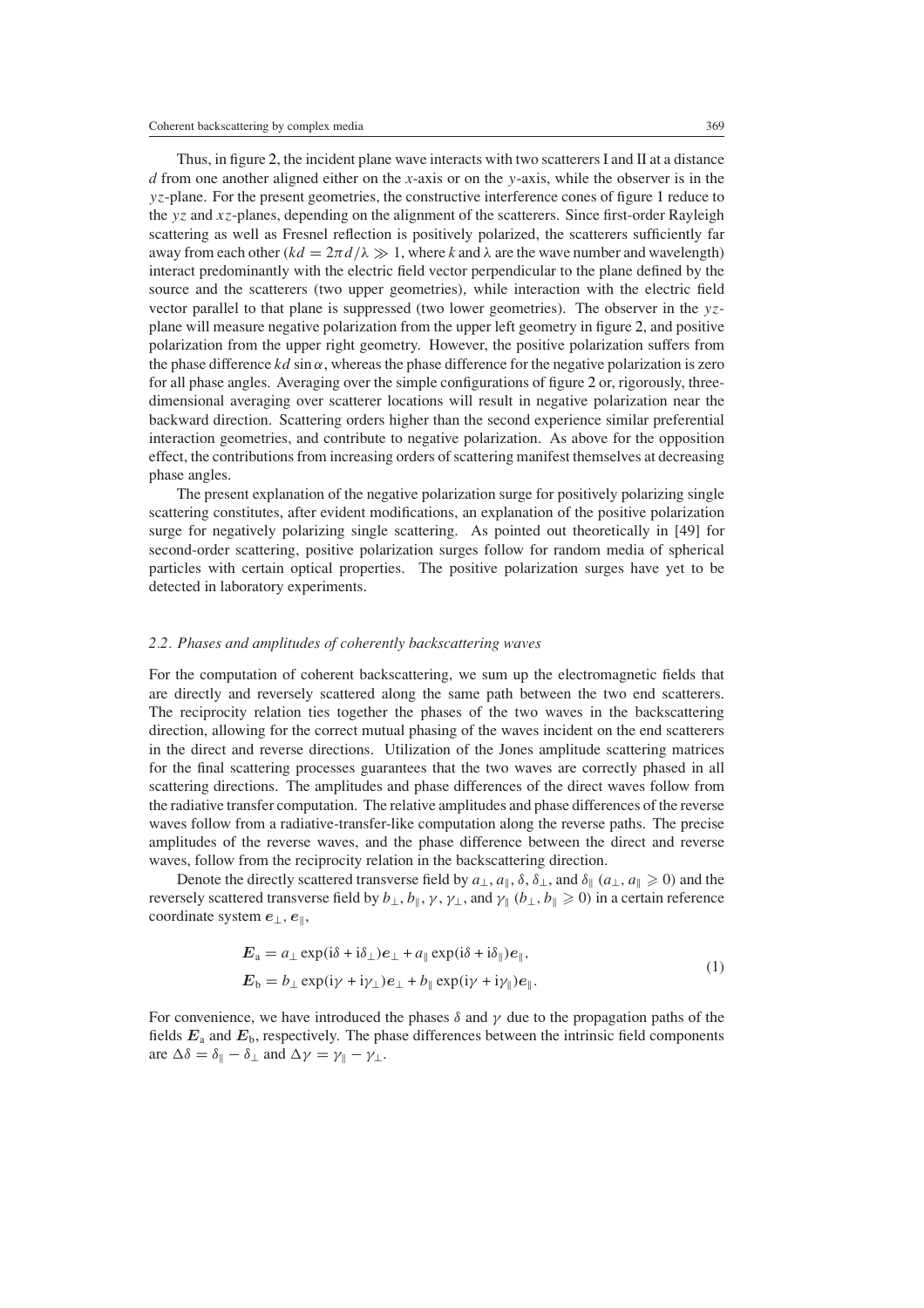The Stokes parameters of the  $E_a$  field (analogously for the  $E_b$  field) are defined by

$$
I = \begin{pmatrix} I \\ Q \\ U \\ V \end{pmatrix} = \begin{pmatrix} a_{\parallel}^2 + a_{\perp}^2 \\ a_{\parallel}^2 - a_{\perp}^2 \\ 2a_{\parallel}a_{\perp}\cos\Delta\delta \\ -2a_{\parallel}a_{\perp}\sin\Delta\delta \end{pmatrix}.
$$
 (2)

The inverse relation is unambiguous except for the absolute phase of the electromagnetic wave. For  $|Q| \neq I$ , that is, when  $a_{\parallel} \neq 0$  and  $a_{\perp} \neq 0$ ,

$$
a_{\perp} = \sqrt{\frac{I+Q}{2}}, \qquad \cos \Delta \delta = \frac{U}{\sqrt{I^2 - Q^2}}, \qquad a_{\parallel} = \sqrt{\frac{I-Q}{2}}, \qquad \sin \Delta \delta = \frac{-V}{\sqrt{I^2 - Q^2}}.
$$
\n(3)

For  $|Q| = I$ , that is, when either  $a_{\parallel} = 0$  or  $a_{\perp} = 0$ , we set  $\Delta \delta = 0$ .

The Stokes parameters of the total field  $E = E_a + E_b$  are

$$
I = IRT + IC,
$$
\n(4)

where the radiative transfer (superscript 'RT') and coherent backscattering ('C') parts are

<span id="page-5-0"></span>
$$
I^{RT} = \begin{pmatrix} \frac{1}{2} (a_{\parallel}^{2} + a_{\perp}^{2} + b_{\parallel}^{2} + b_{\perp}^{2}) \\ \frac{1}{2} (a_{\parallel}^{2} - a_{\perp}^{2} + b_{\parallel}^{2} - b_{\perp}^{2}) \\ a_{\parallel} a_{\perp} \cos \Delta \delta + b_{\parallel} b_{\perp} \cos \Delta \gamma \\ -a_{\parallel} a_{\perp} \sin \Delta \delta - b_{\parallel} b_{\perp} \sin \Delta \gamma \end{pmatrix},
$$
  
\n
$$
I^{C} = \begin{pmatrix} a_{\perp} b_{\perp} \cos(\Delta \epsilon + \delta_{\perp} - \gamma_{\perp}) + a_{\parallel} b_{\parallel} \cos(\Delta \epsilon + \Delta \delta - \Delta \gamma + \delta_{\perp} - \gamma_{\perp}) \\ -a_{\perp} b_{\perp} \cos(\Delta \epsilon + \delta_{\perp} - \gamma_{\perp}) + a_{\parallel} b_{\parallel} \cos(\Delta \epsilon + \Delta \delta - \Delta \gamma + \delta_{\perp} - \gamma_{\perp}) \\ a_{\perp} b_{\parallel} \cos(\Delta \epsilon - \Delta \gamma + \delta_{\perp} - \gamma_{\perp}) + a_{\parallel} b_{\perp} \cos(\Delta \epsilon + \Delta \delta + \delta_{\perp} - \gamma_{\perp}) \\ a_{\perp} b_{\parallel} \sin(\Delta \epsilon - \Delta \gamma + \delta_{\perp} - \gamma_{\perp}) - a_{\parallel} b_{\perp} \sin(\Delta \epsilon + \Delta \delta + \delta_{\perp} - \gamma_{\perp}) \end{pmatrix}.
$$
  
\n(5)

Here  $\Delta \epsilon$  is the phase difference due to the differing propagation paths,

$$
\Delta \epsilon = \delta - \gamma = k(e_i + e_s) \cdot (r_s - r_i), \tag{6}
$$

where  $e_i$  and  $e_s$  are the propagation directions of the incident and scattered waves and  $r_i$  and  $r<sub>s</sub>$  are the locations of the end scatterers.

The coherent backscattering part in equation [\(5\)](#page-5-0) is expressed using the known phase differences  $\Delta \delta$ ,  $\Delta \gamma$ , and  $\Delta \epsilon$  and the phase difference  $\delta_{\perp} - \gamma_{\perp}$  that is unknown. If  $\delta_{\perp}(0)$  and *γ*<sub>⊥</sub>(0)</sub> are the phases in the backscattering direction and  $η = γ_1(0) - δ_1(0)$ ,

$$
\delta_{\perp} - \gamma_{\perp} = [\delta_{\perp} - \delta_{\perp}(0)] - [\gamma_{\perp} - \gamma_{\perp}(0)] - \eta. \tag{7}
$$

As the phases  $\delta_{\perp} - \delta_{\perp}(0)$  and  $\gamma_{\perp} - \gamma_{\perp}(0)$  are relative and available from the amplitude scattering matrix algebras for the fields  $E_a$  and  $E_b$ , the phase  $\eta$  emerges as being the one and only unknown phase in the computation.

In what follows, the phase *η* is determined using the reciprocity principle. In the backscattering direction, because of the coinciding propagation paths,  $\Delta \epsilon = 0$  in equation [\(5\)](#page-5-0). According to the reciprocity principle in general, the amplitude scattering matrices of arbitrary reciprocally propagating waves are interrelated by [38–40]

$$
S(-ei, -es) = QST(es, ei)Q,
$$
\n(8)

<span id="page-5-1"></span>where

$$
S = \begin{pmatrix} S_{\perp \perp} & S_{\perp \parallel} \\ S_{\parallel \perp} & S_{\parallel \parallel} \end{pmatrix}, \qquad Q = \begin{pmatrix} 1 & 0 \\ 0 & -1 \end{pmatrix} . \tag{9}
$$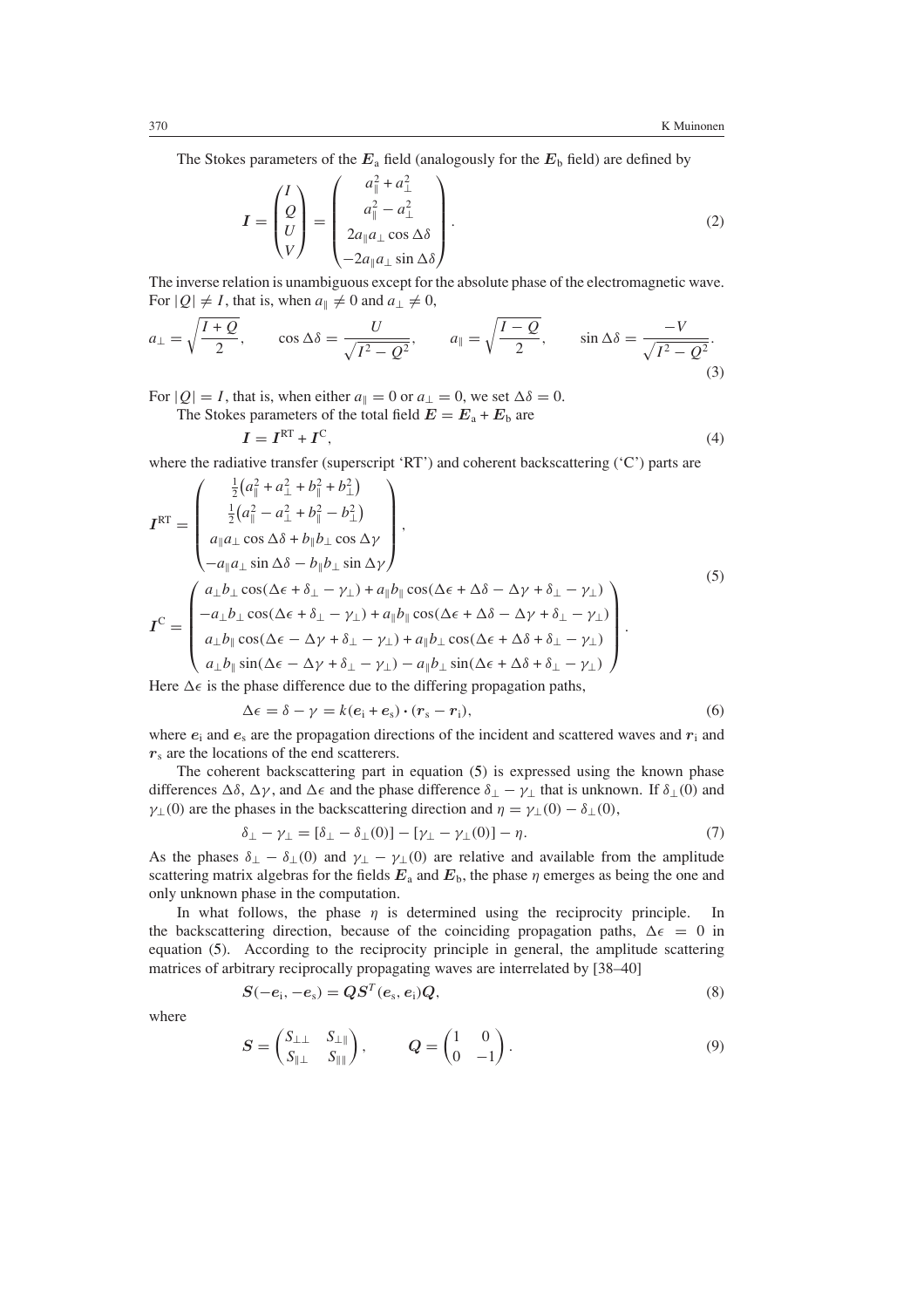Combined Mueller and Jones matrix algebra in the reverse propagation direction allows the computation of an unnormalized field  $\tilde{b}_\perp$ ,  $\tilde{b}_\parallel$ ,  $\tilde{\gamma}$ ,  $\tilde{\gamma}_\perp$ , and  $\tilde{\gamma}_\parallel$  so that the phase differences  $\Delta \tilde{\gamma} = \tilde{\gamma}_1 - \tilde{\gamma}_2 = \Delta \gamma$ , that is, the polarization properties of the reverse wave are available. What is left is the scaling of the amplitudes  $\tilde{b}_\perp$  and  $\tilde{b}_\parallel$  and the shifting of the phases  $\tilde{\gamma}_\perp$  and  $\tilde{\gamma}_\parallel$ so that the reciprocity relation is fulfilled. Now the reciprocity relation in equation [\(8\)](#page-5-1) gives a complex-valued renormalization coefficient to be applied to the  $\tilde{b}$ -field. After writing the directly and reversely backscattered waves using the amplitude scattering matrix formalism and subtracting the expressions from one another, the renormalization coefficient *C* emerges as the ratio (the subscript 'i' refers to the original field incident on the medium)

$$
C = \frac{a_{\perp}(0)a_{i,\perp} \exp(i\delta_{\perp}(0) + i\delta_{i,\perp}) - a_{\parallel}(0)a_{i,\parallel} \exp(i\delta_{\parallel}(0) + i\delta_{i,\parallel})}{\tilde{b}_{\perp}(0)a_{i,\perp} \exp(i\tilde{\gamma}_{\perp}(0) + i\delta_{i,\perp}) - \tilde{b}_{\parallel}(0)a_{i,\parallel} \exp(i\tilde{\gamma}_{\parallel}(0) + i\delta_{i,\parallel})}
$$
  
= |C| \exp(i\eta), (10)

giving |*C*| and *η* as a function of known phases and amplitudes. It then follows that the wave incident on the final scatterer in the reverse direction can be re-amplified by |*C*| and phase-shifted by  $\eta$  in order to fulfil the reciprocity relation after the scattering process in the backscattering direction. In the renormalization, the optical depths of the direct and reverse waves have to be carefully accounted for.

Consequently, the properly renormalized reverse wave component and the direct wave component can be used in the computation of the angular profiles in both intensity and polarization close to the backscattering direction. The absolute electromagnetic phase is computed for neither directly nor reversely propagating components; instead, the phase difference between their phase differences is properly reset in the backscattering direction, leaving the absolute phase as an arbitrary number having no influence on the results.

In principle, there are geometrical configurations of the incident and scattered fields that, strictly, cannot be treated using the reciprocity relation. One advantage of the MC technique is the fact that, in practice, these singular geometries have a vanishing probability of occurrence in the computation.

Note that ensemble-averaged scattering matrices cannot be utilized in the coherent backscattering computations, because such matrices are typically unpolarizing: at each scattering event, the Stokes parameters of scattered light have to correspond to electromagnetic field components with a well-defined phase difference. Indeed, it is possible to replace the  $4 \times 4$  Mueller-matrix algebra unambiguously by a 2  $\times$  2 Jones-matrix algebra.

## *2.3. Scattering theory*

For spherical scatterers, the extinction, scattering, and absorption efficiencies and the singlescattering albedo are [39]

$$
q_{s} = \frac{2}{x^{2}} \sum_{l=1}^{\infty} (2l+1)(|a_{l}|^{2} + |b_{l}|^{2}), \qquad q_{e} = \frac{2}{x^{2}} \sum_{l=1}^{\infty} (2l+1) \text{Re}(a_{l} + b_{l}),
$$
  
\n
$$
q_{a} = q_{e} - q_{s}, \qquad \qquad \tilde{\omega} = \frac{q_{s}}{q_{e}}, \qquad (11)
$$

where  $a_l$  and  $b_l$  are the vector spherical harmonics coefficients of the scattered electromagnetic field, depending on the size parameter  $x = ka$  (*a* is radius) and the complex refractive index *m* of the spherical scatterers:

$$
a_l = \frac{m\psi_l(mx)\psi'_l(x) - \psi_l(x)\psi'_l(mx)}{m\psi_l(mx)\xi'_l(x) - \xi_l(x)\psi'_l(mx)}, \qquad b_l = \frac{\psi_l(mx)\psi'_l(x) - m\psi_l(x)\psi'_l(mx)}{\psi_l(mx)\xi'_l(x) - m\xi_l(x)\psi'_l(mx)}.
$$
 (12)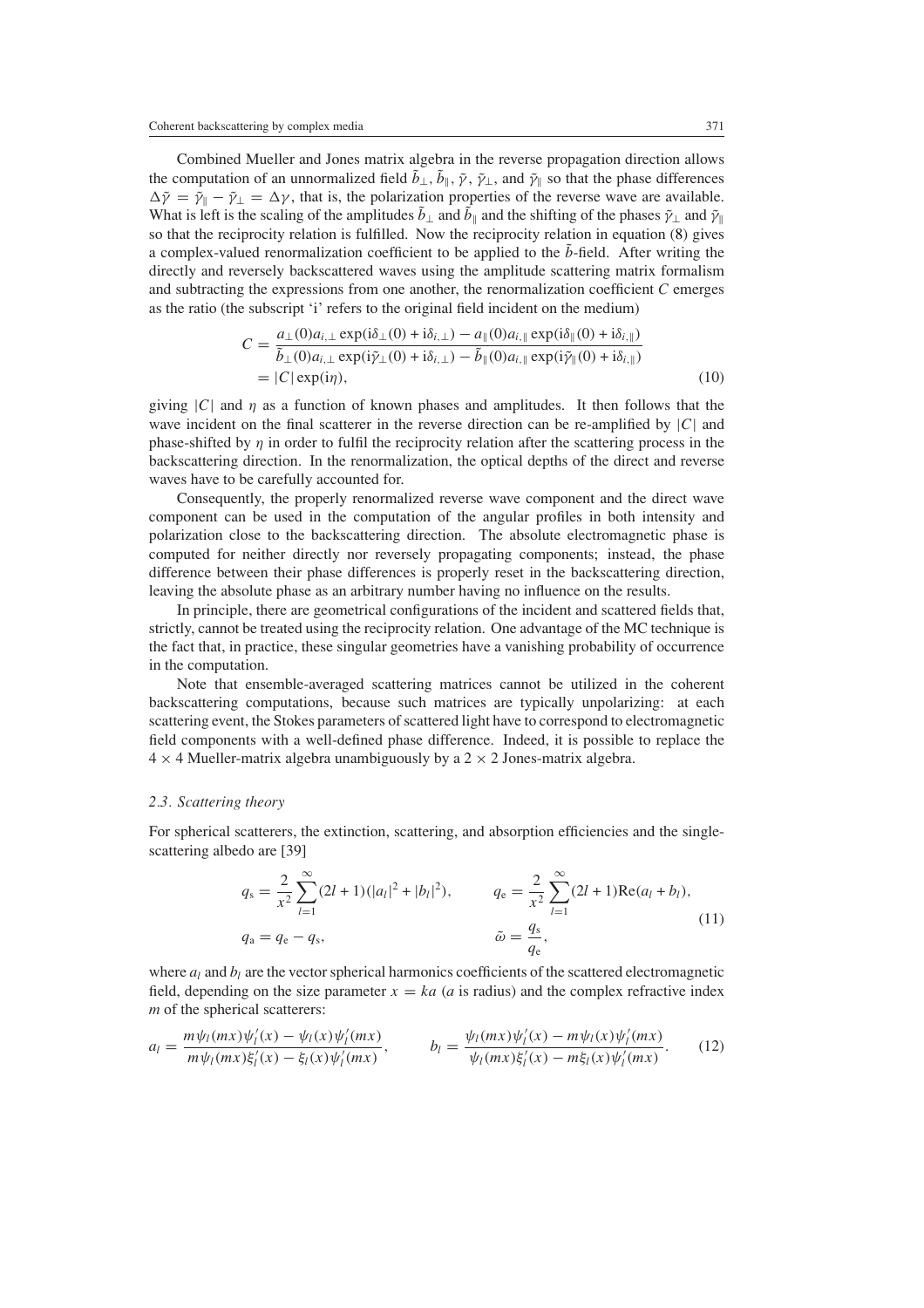Here  $\psi_l$  and  $\xi_l$  are Riccati–Bessel functions and strictly related to the spherical Bessel and Hankel functions  $j_l$  and  $h_l^{(1)}$ ,

$$
\psi_l(x) = x j_l(x), \qquad \xi_l(x) = x h_l^{(1)}(x). \tag{13}
$$

The normalized scattering phase matrix, below briefly scattering matrix, is

<span id="page-7-0"></span>
$$
P = \frac{2}{x^2 q_s} \begin{pmatrix} |S_{\parallel \parallel}|^2 + |S_{\perp \perp}|^2 & |S_{\parallel \parallel}|^2 - |S_{\perp \perp}|^2 & 0 & 0 \\ |S_{\parallel \parallel}|^2 - |S_{\perp \perp}|^2 & |S_{\parallel \parallel}|^2 + |S_{\perp \perp}|^2 & 0 & 0 \\ 0 & 0 & \text{Re}(S_{\perp \perp}^* S_{\parallel \parallel}) & \text{Im}(S_{\perp \perp}^* S_{\parallel \parallel}) \\ 0 & 0 & -\text{Im}(S_{\perp \perp}^* S_{\parallel \parallel}) & \text{Re}(S_{\perp \perp}^* S_{\parallel \parallel}) \end{pmatrix},
$$
  
\n
$$
N_{11} = \int_{4\pi} \frac{d\Omega}{4\pi} P_{11}(\Omega) = 1, \qquad g_{11} = \int_{4\pi} \frac{d\Omega}{4\pi} \cos \theta P_{11}(\Omega),
$$
\n(14)

where the amplitude scattering matrix elements  $S_{\perp\perp}$  and  $S_{\parallel\parallel}$  are

$$
S_{\perp\perp} = \sum_{l=1}^{\infty} \frac{2l+1}{l(l+1)} \left[ a_l \frac{dP_l^1(\cos\theta)}{d\theta} + b_l \frac{1}{\sin\theta} P_l^1(\cos\theta) \right],
$$
  
\n
$$
S_{\parallel\parallel} = \sum_{l=1}^{\infty} \frac{2l+1}{l(l+1)} \left[ a_l \frac{1}{\sin\theta} P_l^1(\cos\theta) + b_l \frac{dP_l^1(\cos\theta)}{d\theta} \right],
$$
\n(15)

and  $P_l^1$  are associated Legendre functions. The norm of the phase function is  $N_{11} = 1$ , and  $g_{11}$  is its asymmetry parameter (see also equations [\(30\)](#page-9-0) and [\(31\)](#page-9-1)).

In the Rayleigh limit of light scattering by spherical particles, the scattering and absorption efficiencies are reduced to [39]

$$
q_{s} = \frac{8}{3}x^{4} \left| \frac{m^{2} - 1}{m^{2} + 2} \right|^{2}, \qquad q_{a} = 4x \operatorname{Im} \left( \frac{m^{2} - 1}{m^{2} + 2} \right), \tag{16}
$$

<span id="page-7-1"></span>and the scattering matrix is

$$
P = \frac{3}{2} \begin{pmatrix} \frac{1}{2} (1 + \cos^2 \theta) & -\frac{1}{2} \sin^2 \theta & 0 & 0\\ -\frac{1}{2} \sin^2 \theta & \frac{1}{2} (1 + \cos^2 \theta) & 0 & 0\\ 0 & 0 & \cos \theta & 0\\ 0 & 0 & 0 & \cos \theta \end{pmatrix}.
$$
 (17)

For the physical quantities in multiple scattering, definitions in [50] are followed. The specific intensity of the incident radiation (in units of  $J m^{-2} s^{-1} s r^{-1}$ ) is

$$
I_0(\mu,\phi) = \pi F_0 \delta(\mu - \mu_0) \delta(\phi - \phi_0),\tag{18}
$$

where  $\pi F_0$  is the incident flux density (in units of J m<sup>-2</sup> s<sup>-1</sup>) and  $\mu_0 = \cos \iota$ . *ι* and  $\phi_0$  are the angle of incidence (measured from the outward normal of the plane-parallel medium) and the azimuthal angle, respectively.

The  $4 \times 4$  reflection coefficient matrix  $\vec{R}$ , below briefly reflection matrix, relates the incident flux density and the specific intensity of reflected radiation as

$$
I_{r}(\mu, \phi) = \mu_{0} R(\mu, \mu_{0}, \phi - \phi_{0}) F_{0},
$$
  
\n
$$
R(\mu, \mu_{0}, \phi - \phi_{0}) = R^{RT}(\mu, \mu_{0}, \phi - \phi_{0}) + R^{C}(\mu, \mu_{0}, \phi - \phi_{0}),
$$
\n(19)

where  $\mu = \cos \epsilon$ .  $\epsilon$  and  $\phi$  are the angle of emergence (measured from the outward normal of the plane-parallel medium) and the azimuthal angle, respectively. The matrix element *R*<sup>11</sup> corresponds to the so-called reflection coefficient in scalar radiative transfer. The enhancement factor is

$$
\zeta(\mu, \mu_0, \phi - \phi_0) = \frac{R_{11}(\mu, \mu_0, \phi - \phi_0)}{R_{11}^{\text{RT}}(\mu_0, \mu_0, 0)}.
$$
\n(20)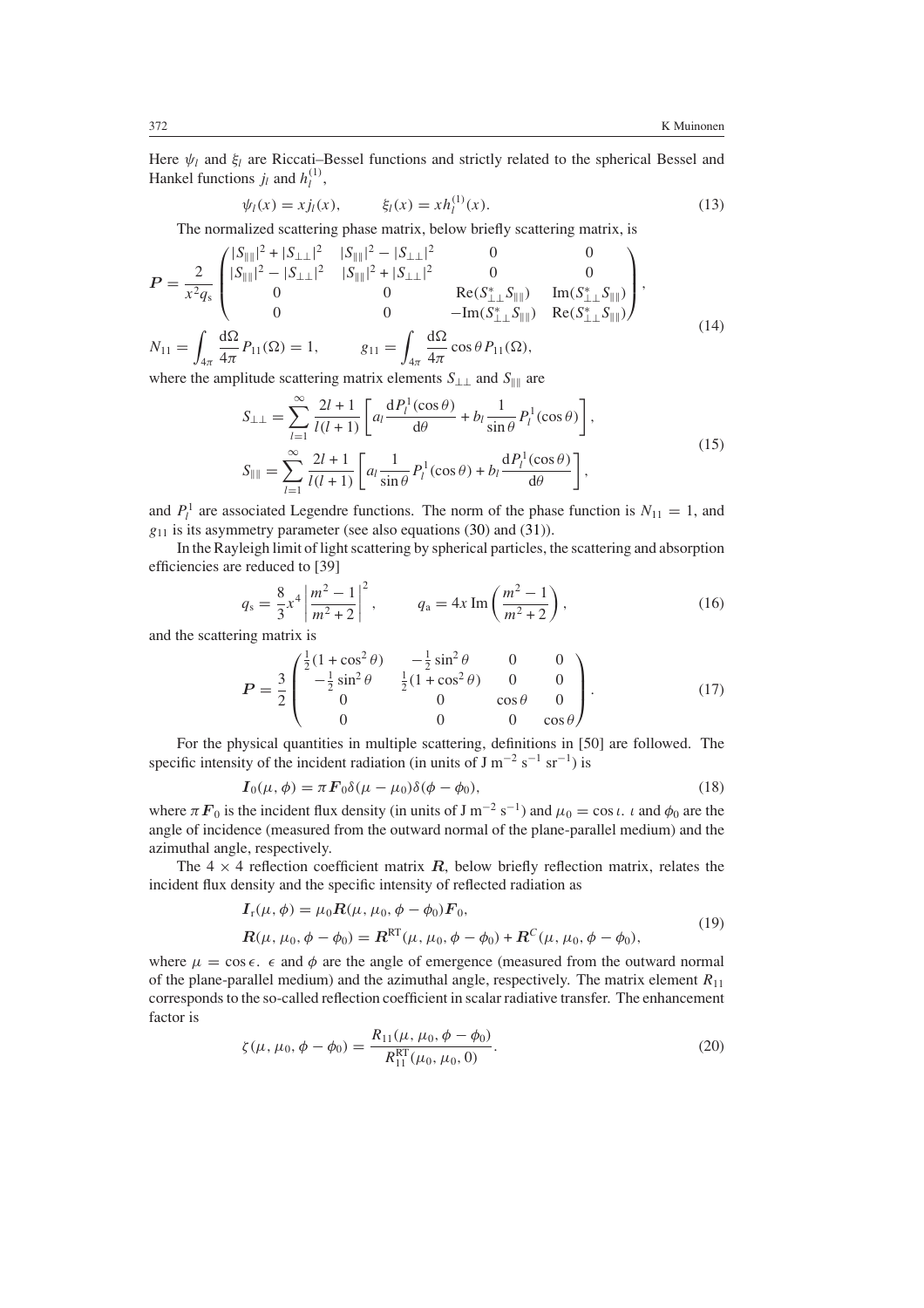The degree of linear polarization is  $P = -\tilde{R}_{21}/\tilde{R}_{11}$ , where  $\tilde{R}$  is the reflection matrix expressed in the scattering plane defined by the source, object and the observer.

The plane albedo  $A_p(\mu_0)$  is the fraction of the incident flux which is reflected by the plane-parallel medium in the case of incident unpolarized radiation,

$$
A_{\rm p}(\mu_0) = \frac{1}{\pi} \int_0^1 \int_0^{2\pi} \mathrm{d}\mu \, \mathrm{d}\phi \, \mu R_{11}^{\rm RT}(\mu, \mu_0, \phi - \phi_0). \tag{21}
$$

Note that the plane albedo here refers to the radiative transfer part only. The current treatment of energy conservation is sufficient for narrow coherent backscattering peaks.

Extinction is assumed to be exponential within the random medium. The optical depth  $\tau_s$ between two locations a distance *s* apart is computed using the scalar extinction coefficient *k*e,

$$
\tau_s = \int_0^s \mathrm{d}s \, k_\mathrm{e} = k_\mathrm{e}s = \frac{s}{\ell}, \qquad \ell = \frac{1}{k_\mathrm{e}}, \tag{22}
$$

where  $\ell$  is the extinction mean free path. If *n* and *v* are the number and volume densities of scatterers with radii *a* in a discrete random medium, we obtain

$$
k_{e} = nq_{e}\pi a^{2} = \frac{3vq_{e}}{4a}, \qquad n = \frac{3v}{4\pi a^{3}}.
$$
 (23)

## *2.4. Randomizing scattering angles*

Of interest in MC multiple scattering computations is the generation of scattering angles in each scattering process. Here we outline an efficient technique for block-diagonal scattering matrices enabled by the Stokes parameter formulation, with prospects for generalization to more complicated matrices. For example, as it stands below, the technique is already applicable to radiative transfer computations utilizing the block-diagonal ensemble-averaged scattering matrices such as those of Gaussian particles [51].

We denote the Stokes parameters of the incoming and outgoing rays by  $I_1$  =  $(I_1, Q_1, U_1, V_1)^T$  and  $I_2 = (I_2, Q_2, U_2, V_2)^T$ , respectively, and assume that the reference system of the incoming ray is arbitrary. The outgoing ray in the reference system of the local scattering plane is given by

$$
I_2 \propto P(\theta, \phi) \cdot K(\phi) \cdot I_1,\tag{24}
$$

where *K* is a  $4 \times 4$  Mueller matrix for the rotation to the scattering plane, *P* is the  $4 \times 4$ Mueller matrix for scattering (scattering matrix), and  $\theta$  and  $\phi$  are the temporary scattering angles in the reference system of  $I_1$ .

The Monte Carlo generation of the scattering angles is based on the angular intensity distribution  $I_2(\theta, \phi)$ ; i.e.,

$$
I_2(\theta, \phi) \propto I_1 P_{11}(\theta, \phi) + Q_1 [P_{12}(\theta, \phi) \cos 2\phi + P_{13}(\theta, \phi) \sin 2\phi] + U_1 [-P_{12}(\theta, \phi) \sin 2\phi + P_{13}(\theta, \phi) \cos 2\phi] + V_1 P_{14}(\theta, \phi).
$$
 (25)

For scattering by spherical particles, the scattering matrix is independent of the azimuthal scattering angle  $\phi$  and  $P_{13} = P_{14} = 0$ , so we obtain

$$
I_2(\theta, \phi) \propto I_1 P_{11}(\theta) + Q_1 P_{12}(\theta) \cos 2\phi - U_1 P_{12}(\theta) \sin 2\phi.
$$
 (26)

The azimuthal angle  $\phi$  shows up only in the rotation, and  $I_2(\theta, \phi)$  is independent of the Stokes parameter *V*1.

In order to obtain the probability density function  $p(\theta, \phi)$ , we normalize  $I_2(\theta, \phi)$  and obtain

$$
p(\theta, \phi) = \frac{1}{4\pi} P_{11}(\theta) + \frac{1}{4\pi} P_{12}(\theta) \left( \frac{Q_1}{I_1} \cos 2\phi - \frac{U_1}{I_1} \sin 2\phi \right).
$$
 (27)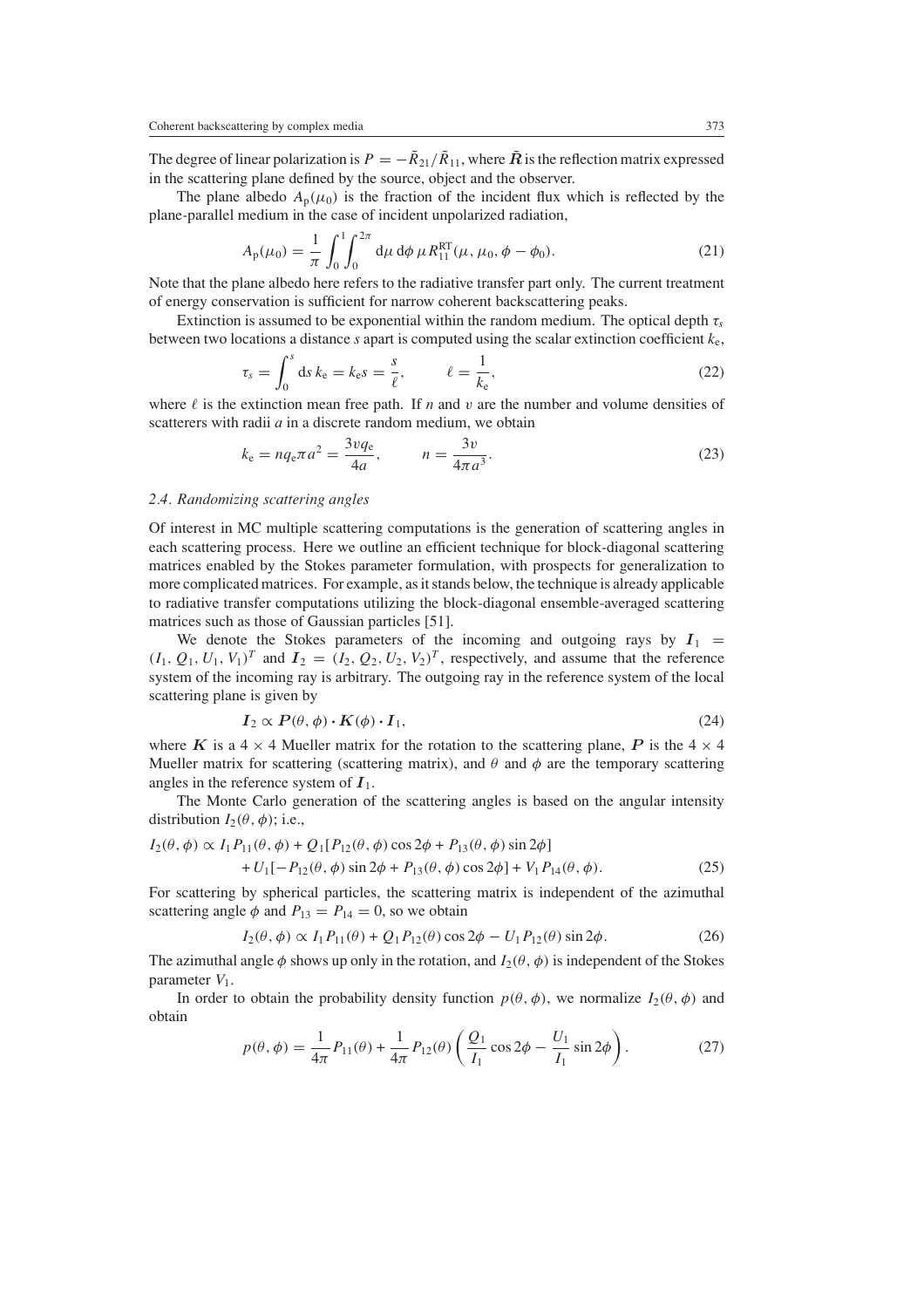The marginal probability density for *θ* is

$$
p(\theta) = \frac{1}{2}P_{11}(\theta)
$$
\n<sup>(28)</sup>

and thus independent of  $I_1$ . For  $\phi$ , it is more complicated and depends on  $I_1$ :

$$
p(\phi) = \frac{1}{2\pi} + \left(\frac{Q_1}{I_1}\cos 2\phi - \frac{U_1}{I_1}\sin 2\phi\right)\frac{1}{4\pi}\int_0^{\pi} d\theta \sin \theta P_{12}(\theta).
$$
 (29)

<span id="page-9-0"></span>Curiously, the integral on the right gives rise for a polarization norm,

$$
N_{12} = -\frac{1}{2} \int_0^{\pi} d\theta \sin \theta P_{12}(\theta),
$$
\n(30)

which can be used to measure, first, whether the scatterers are net positively or negatively polarizing and, second, how efficiently they can polarize incident unpolarized light. For Rayleigh scatterers,  $N_{12} = \frac{1}{2}$  (cf the phase function norm  $N_{11} = 1$  in equation [\(14\)](#page-7-0)). Note that the polarization asymmetry parameter can be defined as

$$
g_{12} = -\frac{1}{2} \int_0^{\pi} d\theta \sin \theta \cos \theta P_{12}(\theta). \tag{31}
$$

<span id="page-9-1"></span>For Rayleigh scatterers,  $g_{12} = 0$ .

The practical generation of  $\theta$  and  $\phi$  can be carried out using, first,  $p(\theta)$  to obtain the sample polar scattering angle  $\tilde{\theta}$  and, second, the conditional probability

$$
p(\phi \mid \tilde{\theta}) = \frac{p(\tilde{\theta}, \phi)}{p(\tilde{\theta})} = \frac{1}{2\pi} \left[ 1 + \frac{P_{12}(\tilde{\theta})}{P_{11}(\tilde{\theta})} \left( \frac{Q_1}{I_1} \cos 2\phi - \frac{U_1}{I_1} \sin 2\phi \right) \right]
$$
(32)

to obtain the sample azimuthal scattering angle  $\tilde{\phi}$ .

For the Rayleigh scattering matrix in equation [\(17\)](#page-7-1), we obtain  $\tilde{\theta}$ -values analytically from

$$
\cos \tilde{\theta} = \sqrt[3]{\sqrt{1 + y^2} + y} - \sqrt[3]{\sqrt{1 + y^2} - y},
$$
\n(33)

where *y* is a uniform random deviate *y* ∈ ]−2, 2[. For spherical scatterers beyond the Rayleigh regime, the generation of  $\hat{\theta}$  can best be carried out via interpolation in a precomputed table of  $\cos \tilde{\theta}$ -values as a function of  $y \in ]0, 1[$ .

<span id="page-9-2"></span>For the subsequent generation of  $\tilde{\phi}$ , denote

$$
e \cos \gamma = -\frac{P_{12}(\tilde{\theta})}{P_{11}(\tilde{\theta})} \frac{Q_1}{I_1}, \qquad e \sin \gamma = -\frac{P_{12}(\tilde{\theta})}{P_{11}(\tilde{\theta})} \frac{U_1}{I_1}, \qquad (34)
$$

where

$$
e = \sqrt{\frac{P_{12}^2(\tilde{\theta})}{P_{11}^2(\tilde{\theta})} \frac{Q_1^2 + U_1^2}{I_1^2}}
$$
(35)

and the angle  $\gamma$  is unambiguously determined by equation [\(34\)](#page-9-2). Then, the probability density function is

$$
p(\phi|\tilde{\theta}) = \frac{1}{2\pi} \left[1 - e\cos(2\phi + \gamma)\right],\tag{36}
$$

and the cumulative distribution function is

$$
P(\phi \mid \tilde{\theta}) = \frac{1}{2\pi} \left[ \phi - \frac{1}{2} e \sin(2\phi + \gamma) + \frac{1}{2} e \sin \gamma \right].
$$
 (37)

For generating  $\tilde{\phi}$ , we thus obtain (with  $y \in [0, 1]$  a uniform random deviate)

 $(2\tilde{\phi} + \gamma) - e \sin(2\tilde{\phi} + \gamma) = 4\pi \gamma + \gamma - e \sin \gamma,$  (38)

that is, Kepler's equation  $E - e \sin E = M$  with 'eccentric anomaly'  $E = 2\tilde{\phi} + \gamma$ , 'eccentricity' *e*, and 'mean anomaly'  $M = 4\pi y + \gamma - e \sin \gamma$ . Kepler's equation can be solved for  $\tilde{\phi}$ efficiently using Newton's technique [52]: typically, only a few iterations are necessary to obtain  $\tilde{\phi}$  with sufficient accuracy and the generation is next-to analytical.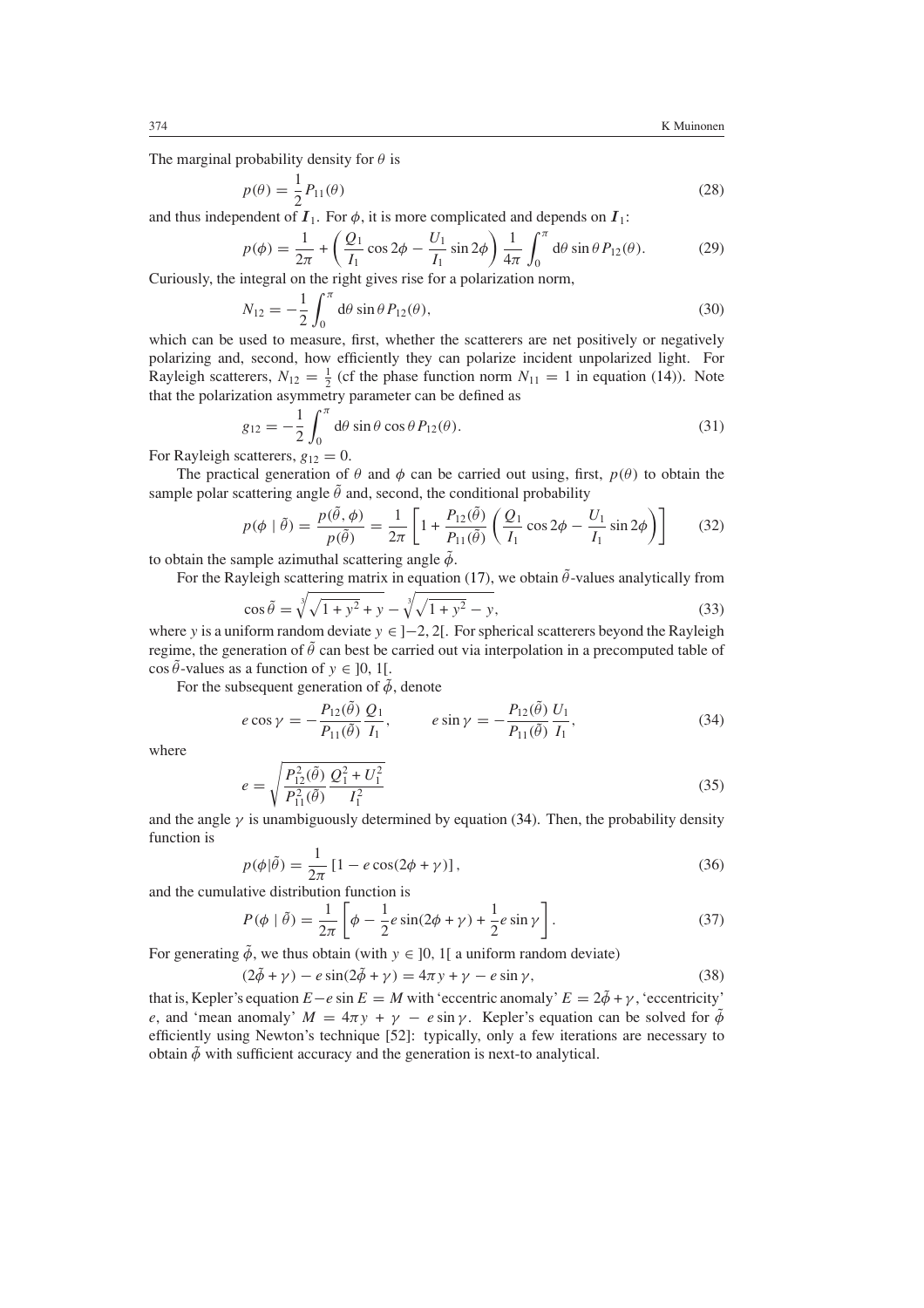#### *2.5. Summary of numerical technique*

The vector radiative transfer part of the numerical MC technique has been carefully verified using reference results for a Rayleigh-scattering planetary atmosphere [53]. Entire reflection matrices are computed by repeating the analysis for varying Stokes parameters of incident light. Whereas close-packing effects can be approximately accounted for by, e.g., the structure factor formalism, we constrain our computations to volume densities less than 10% to avoid such corrections.

The reversely propagating waves exhibit peculiar polarization characteristics as a function of the scattering order. The polarization state of the directly propagating wave changes at each additional scattering process, but the state of the reversely propagating wave converges after a number of scatterings. In other words, the scattering processes at the end of the reverse path tend to control the overall polarization properties of the reverse wave, and the scatterers constitute an efficient reverse polarizer. The convergence of the polarization state is here utilized to speed up the computations of the coherent backscattering contribution.

An essential feature of the numerical technique is the *a priori* selection of reflection*/*transmission directions for updating Stokes parameters during the MC radiative transfer computation, thus avoiding collection of rays into finite bins. Fixed angles allow for the computation of electromagnetic phase differences and thus the coherent backscattering effect. In the technique, there are two sets of fixed angles. First, the radiative transfer set utilizes Gauss–Legendre abscissae and weights for the polar angle and uniform spacing for the azimuthal angle [54]. Second, the coherent backscattering set can be chosen to cover any angular domain necessary.

In the backscattering reference frame, where the *z*-axis points in the direction of the source, two angular schemes A-I and A-II are incorporated for the coherent backscattering computations. In both schemes, the azimuthal angle is uniformly spaced with maximum four angles. In A-I, the backscattering angle takes the 23 values of  $\alpha = 0.0^{\circ}, 0.05^{\circ}$ ,  $0.1^{\circ}, 0.15^{\circ}, 0.2^{\circ}, 0.25^{\circ}, 0.5^{\circ}, 1.0^{\circ}, 1.5^{\circ}, 2.0^{\circ}, 2.5^{\circ}, 3.0^{\circ}, 4.5^{\circ}, 6.0^{\circ}, 7.5^{\circ}, 9.0^{\circ}, 12.0^{\circ}, 15.0^{\circ},$ 18*.*0◦, 21*.*0◦*,* 24*.*0◦*,* 27*.*0◦, and 30*.*0◦. The A-II scheme has a finer angular resolution and takes the 26 values of  $\alpha = 0.0^\circ, 0.005^\circ, 0.01^\circ, 0.015^\circ, 0.02^\circ, 0.025^\circ, 0.05^\circ, 0.1^\circ, 0.15^\circ$  $0.2^{\circ}, 0.25^{\circ}, 0.3^{\circ}, 0.45^{\circ}, 0.6^{\circ}, 0.75^{\circ}, 0.9^{\circ}, 1.2^{\circ}, 1.5^{\circ}, 1.8^{\circ}, 2.1^{\circ}, 2.4^{\circ}, 2.7^{\circ}, 3.0^{\circ}, 4.0^{\circ}, 5.0^{\circ},$ and 6*.*0◦.

In the generation of new propagation directions, Kepler's equation is efficiently solved using Newton's method. Within the media, due to constant updating of the Stokes parameters of reflected light, the generation of propagation directions is coupled with the generation of the propagation path lengths, confining the subsequent scattering processes into the scattering medium.

#### **3. Results and discussion**

In order to evaluate the number of rays needed for acceptable numerical accuracy, computations were carried out for plane-parallel media of Rayleigh scatterers with  $\tilde{\omega} = 0.9$  and  $k\ell = 300$ (figure [3,](#page-11-0) angular scheme A-I) using  $10$ ,  $10^2$ ,  $10^3$ ,  $10^4$ ,  $10^5$  and  $10^6$  rays. Whereas  $10^2$  rays can already give a rough idea of the main features, of the order of  $10<sup>5</sup>$  rays are required to reach acceptable convergence. A small offset of  $R_{12}$  from zero is typically found in the backscattering direction for normal incidence. The offset vanishes with increasing number of rays, and is here subtracted from the polarization curves across the angular regime close to backscattering—the legitimacy of the subtraction is supported by the coinciding polarization surges in figure [3](#page-11-0) for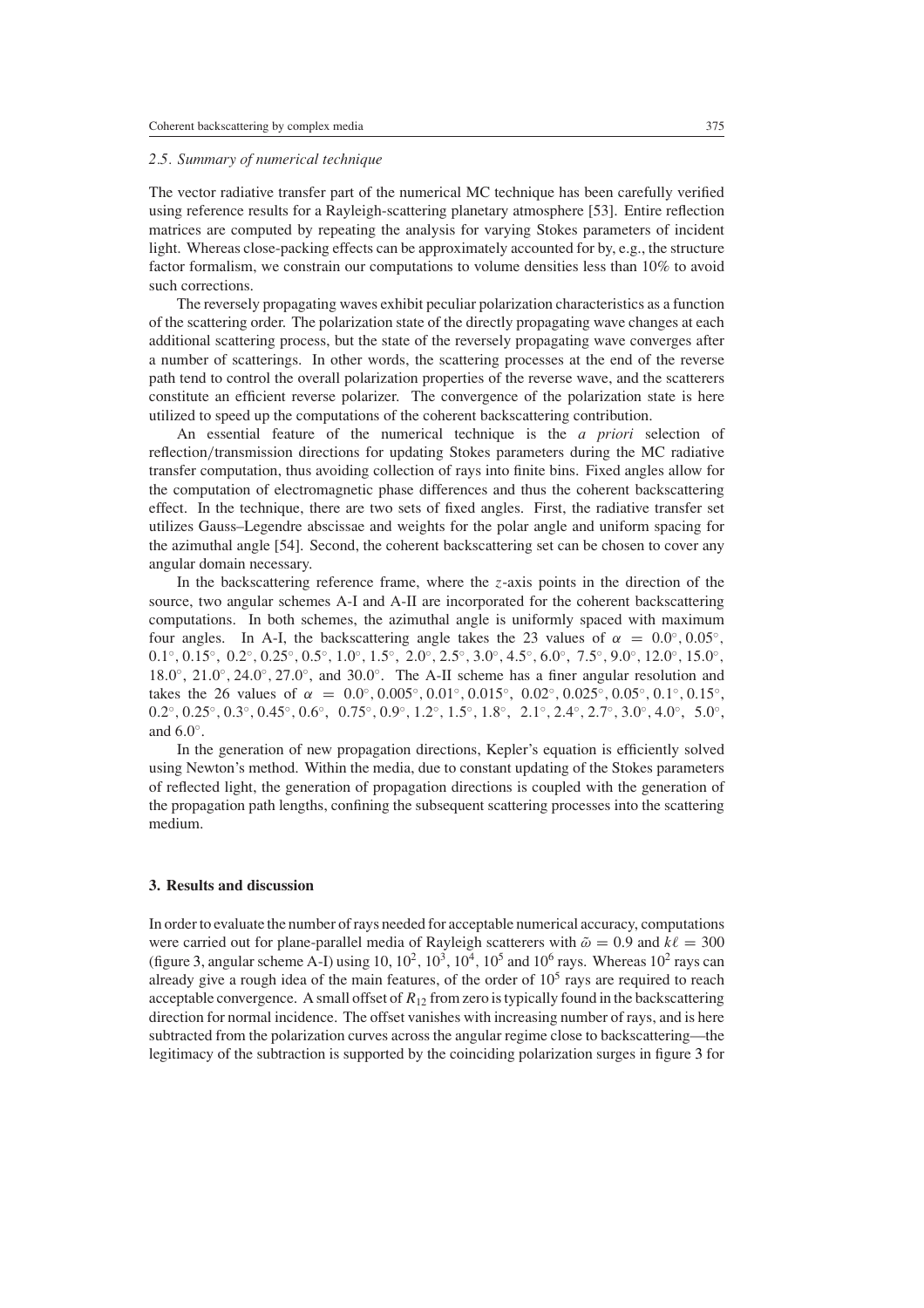

<span id="page-11-0"></span>**Figure 3.** Numerical accuracy of the enhancement factors and polarization surges for plane-parallel media of Rayleigh scatterers with single-scattering albedo  $\tilde{\omega} = 0.9$  and extinction mean free path  $k\ell = 300$ . With increasing line thickness, 10, 10<sup>2</sup>, 10<sup>3</sup>, 10<sup>4</sup>, 10<sup>5</sup> and 10<sup>6</sup> rays were utilized in the computation.

large numbers of rays. Note that the characteristics are plotted against  $2k\ell \sin \alpha/2 \approx k\ell\alpha$ (*α* small), a dimensionless quantity showing up in the coherent backscattering terms.

The polarization state of the reversely scattered waves was studied for semi-infinite planeparallel media of spherical scatterers allowing for a maximum deviation of  $10^{-12}$  for Stokes parameters scaled to a unit parameter *I*. For Rayleigh scatterers with  $\tilde{\omega} = 0.99$ , the distribution of scattering orders where convergence was reached turned out to be bell-shaped with the most probable scattering order for polarization convergence at 50 and the full distribution spanning orders 15–115. For scatterers beyond the Rayleigh regime with  $x = 1.4$  and  $m = 1.2 + 110^{-4}$ (see table 2 and figure [9\)](#page-18-0), the scattering order distribution was similar, evidently due to the Rayleigh-like polarization characteristics of the scatterers. For spherical scatterers with larger size parameters  $(x \approx 10)$ , the scattering order distribution shifts considerably, spanning several hundred orders of scattering just below the order of 1000. The distributions are sensitive to the maximum deviation specified.

#### *3.1. Rayleigh scattering*

Within the Rayleigh regime, the scattering matrices are identical for all scatterers. The singlescattering albedos and extinction mean free paths can thus take values obtained by mixing Rayleigh scatterers with different physical characteristics without destroying the Rayleigh scattering matrix. In what follows, after a detailed feasibility study based on extensive computations for spherical scatterers using the software by Bohren and Huffman [39], we have chosen to make use of  $k\ell = 100, 300, 900$  and  $\tilde{\omega} = 0.05, 0.1, 0.3, 0.5, 0.7, 0.9, 0.95$ , 0.99, 0.999, 0.9999, 1.0 (table 1). Unless otherwise stated,  $10<sup>5</sup>$  rays have been traced for each case, and ray tracing has been terminated when the relative flux density falls below 10−6.

Selected enhancement factors *ζ* and polarization surges−*R*21*/R*<sup>11</sup> are shown in figure [4](#page-12-0) for given  $\tilde{\omega}$  and  $k\ell$  in the case of normal incidence (A-I). In general, the intensity and polarization surges become narrower for increasing lengths of wave propagation paths, in accordance with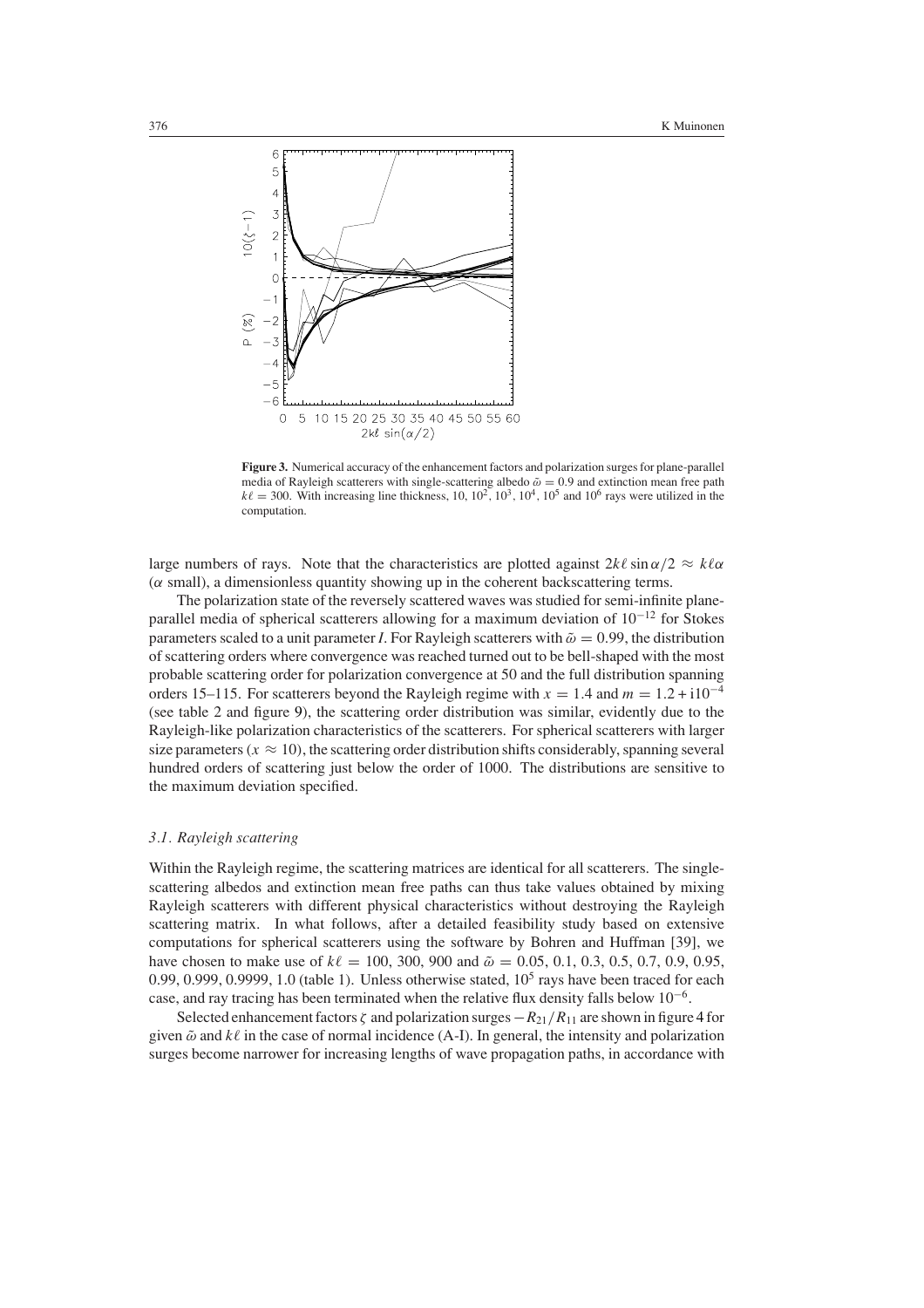

<span id="page-12-0"></span>**Figure 4.** Enhancement factors and polarization surges for semi-infinite plane-parallel media of Rayleigh scatterers with varying single-scattering albedos  $\tilde{\omega}$  and extinction mean free paths *k*l (normal incidence): (a)  $\tilde{\omega} = 0.05, 0.1, 0.3, 0.5, 0.7, 0.9, 0.95$  and  $k\ell = 300$ ; (b)  $\tilde{\omega} = 0.9$  and  $k\ell = 100, 300, 900$ . Angular scales shifted for better illustration.

**Table 1.** Plane albedos  $A_p$  (%), enhancement factors  $\zeta(0)$  and minimum polarizations  $P_{\text{min}}$  (%) for plane-parallel media of given optical thickness *τh* consisting of Rayleigh scatterers with singlescattering albedo  $\tilde{\omega}$  in the case of normal incidence. The extinction mean free path is  $k\ell = 300$ .

|                  | $A_{\rm p}$<br>$\tau_h$ |       |          |                | $\zeta(0)$<br>$\tau_h$ |          | $P_{\min}$<br>$\tau_h$ |         |          |
|------------------|-------------------------|-------|----------|----------------|------------------------|----------|------------------------|---------|----------|
| $\tilde{\omega}$ | $\overline{2}$          | 5     | $\infty$ | $\overline{2}$ | 5                      | $\infty$ | 2                      | 5       | $\infty$ |
| 0.05             | 0.857                   | 0.864 | 0.864    | 1.029          | 1.030                  | 1.030    | $-0.32$                | $-0.33$ | $-0.34$  |
| 0.10             | 1.77                    | 1.78  | 1.78     | 1.058          | 1.060                  | 1.060    | $-0.63$                | $-0.68$ | $-0.67$  |
| 0.30             | 6.09                    | 6.16  | 6.17     | 1.175          | 1.182                  | 1.182    | $-1.83$                | $-1.91$ | $-1.86$  |
| 0.50             | 12.0                    | 12.3  | 12.3     | 1.290          | 1.303                  | 1.303    | $-2.95$                | $-3.03$ | $-2.97$  |
| 0.70             | 20.8                    | 21.8  | 21.8     | 1.402          | 1.422                  | 1.421    | $-3.91$                | $-3.89$ | $-3.87$  |
| 0.90             | 36.7                    | 42.0  | 42.3     | 1.501          | 1.525                  | 1.525    | $-4.47$                | $-4.12$ | $-4.13$  |
| 0.95             | 43.1                    | 52.9  | 54.0     | 1.523          | 1.542                  | 1.539    | $-4.56$                | $-3.98$ | $-3.94$  |
| 0.99             |                         |       | 75.3     |                |                        | 1.552    |                        |         | $-3.52$  |
| 0.999            |                         |       | 91.2     |                |                        | 1.535    |                        |         | $-3.09$  |
| 0.9999           |                         |       | 97.0     |                |                        | 1.537    |                        |         | $-2.83$  |
| 1.0              | 51.5                    | 73.6  |          | 1.543          | 1.553                  |          | $-4.50$                | $-3.48$ |          |

the coherent backscattering mechanism. For the darkest media with  $\tilde{\omega} = 0.05$ , the opposition effect is almost hidden but the negative polarization surges are clearly visible, underscoring the importance of multiple scattering even for dark samples.

Figure [5](#page-14-0) shows both individual and cumulative contributions from different scattering orders to the entire reflection matrix for  $\tilde{\omega} = 0.9$  and  $k\ell = 300$  (A-I, 10<sup>6</sup> rays). Up to seven orders of scattering are gradually included in the computations. According to figures [5\(](#page-14-0)a) and (b), the leading contribution arises from the second order, with the seventh-order contribution being roughly an order of magnitude weaker. With increasing order of scattering, the widths of the surges become narrower.

In figure [5\(](#page-14-0)c), the reflection matrix element  $R_{22}$  underscores the known result that coherent backscattering tends to conserve the linear polarization state of the incident radiation. Note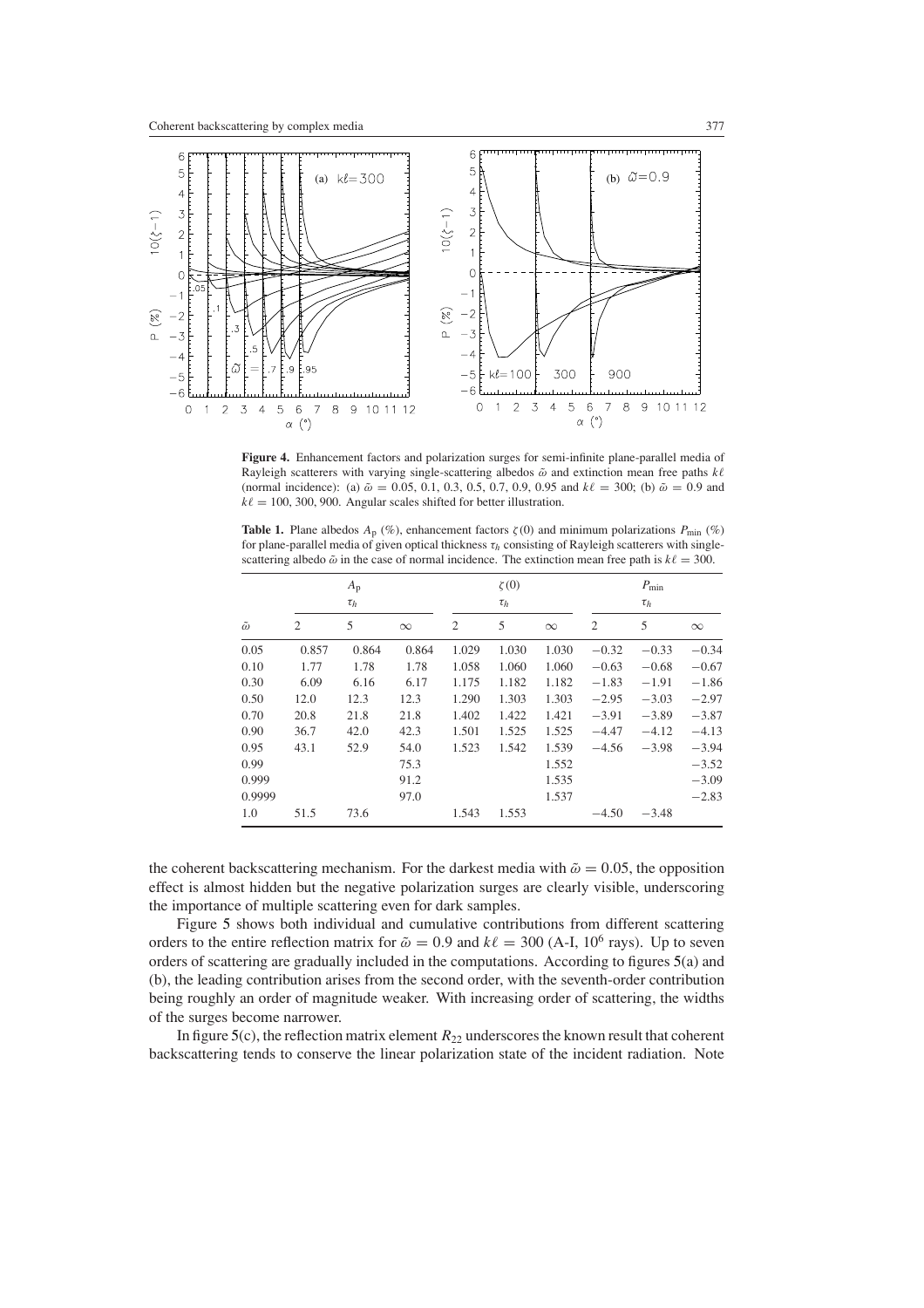

Figure 5. Individual (left) and cumulative reflection matrix elements (right) from the scattering orders  $n = 1, 2, ..., 7$  for semi-infinite plane-parallel media of Rayleigh scatterers with  $\tilde{\omega} = 0.9$  and  $k\ell = 300$  (normal incidence): (a)  $R_{11}^{(n)}(\alpha)/R_{11}^{RT}(0)$ , (b)  $-R_{21}^{(n)}(\alpha)/R_{11}(\alpha)$ , (c)  $R_{22}^{(n)}(\alpha)/R_{11}(\alpha)$ , (d)  $R_{33}^{(n)}(\alpha)/R_{11}(\alpha)$ , (e)  $R_{44}^{(n)}(\alpha)/R_{11}(\alpha)$ . Also shown are the cumulative elements from all significant orders of scattering. Note that the individual contributions have been illustrated so that they are additive.

that very high orders of scattering are needed to reverse the angular dependence close to the backscattering direction. The matrix element  $R_{33}$  (figure [5\(](#page-14-0)d)) is close to a mirror image of  $R_{22}$ with respect to the zero-ordinate axis. For both  $R_{22}$  and  $R_{33}$ , the first-order contribution behaves qualitatively in a way opposite to the higher-order contributions. However, recalling that the denominator includes the abrupt coherent backscattering surge, the first-order contribution without the denominator does indeed increase towards the backscattering direction.

The reflection matrix element  $R_{44}$  (figure [5\(](#page-14-0)e)) shows a mixed trend among the different orders. For the second and third orders, the contributions are negative and amplified for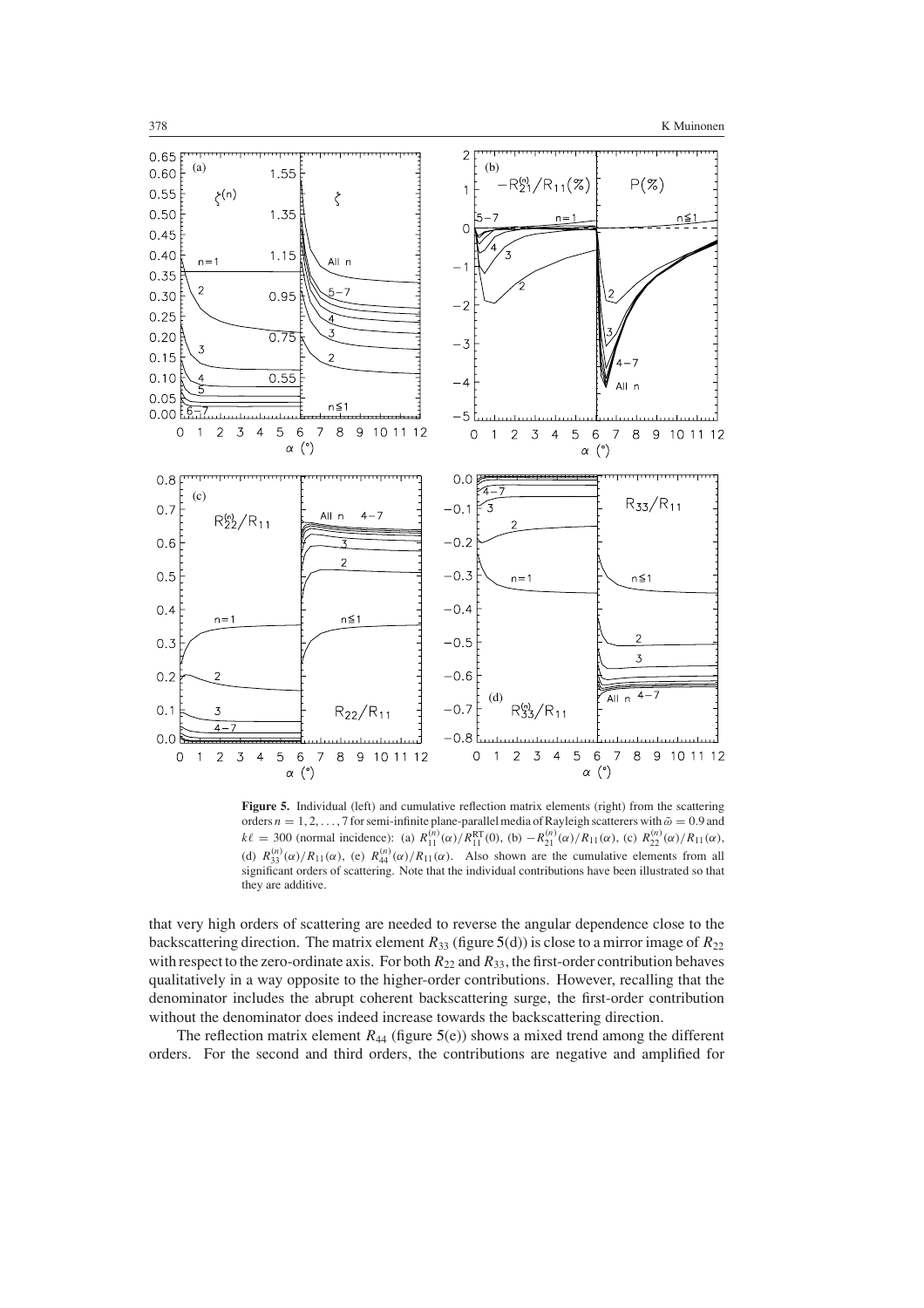

Figure 5. (Continued.)

<span id="page-14-0"></span>

<span id="page-14-1"></span>**Figure 6.** Enhancement factors and polarization surges for varying angles of incidence *ι* = 0◦*,* 15◦*,* 30◦ and 60◦ for scattering planes perpendicular (dotted line) and parallel (solid and dashed lines) to the surface normal–source direction-plane (semi-infinite media of Rayleigh scatterers with  $\tilde{\omega} = 0.9$  and  $k\ell = 300$ ). For the parallel plane, results differ in the directions towards the surface normal (dashed line) and the surface (solid line).

decreasing phase angle whereas, for the fourth order, the contribution is negative but neutralized for decreasing phase angle. For the higher orders, the contributions are positive and amplified, signalling of a weak conservation of the circular polarization state incident on the medium. The reflection matrix element  $R_{34}$  vanishes as expected for a plane-parallel medium of Rayleigh scatterers in normal incidence. To summarize, all of the backscattering characteristics in figure [5](#page-14-0) are in agreement with the physical interpretation of the coherent backscattering mechanism reviewed in section 2.1 (figures [1](#page-2-0) and [2\)](#page-3-0).

Figure [6](#page-14-1) shows the effects of oblique incidence angles on the backscattering surges in intensity and polarization, again for  $k\ell = 300$  and  $\tilde{\omega} = 0.9$  (A-II,  $5 \times 10^4$  rays). The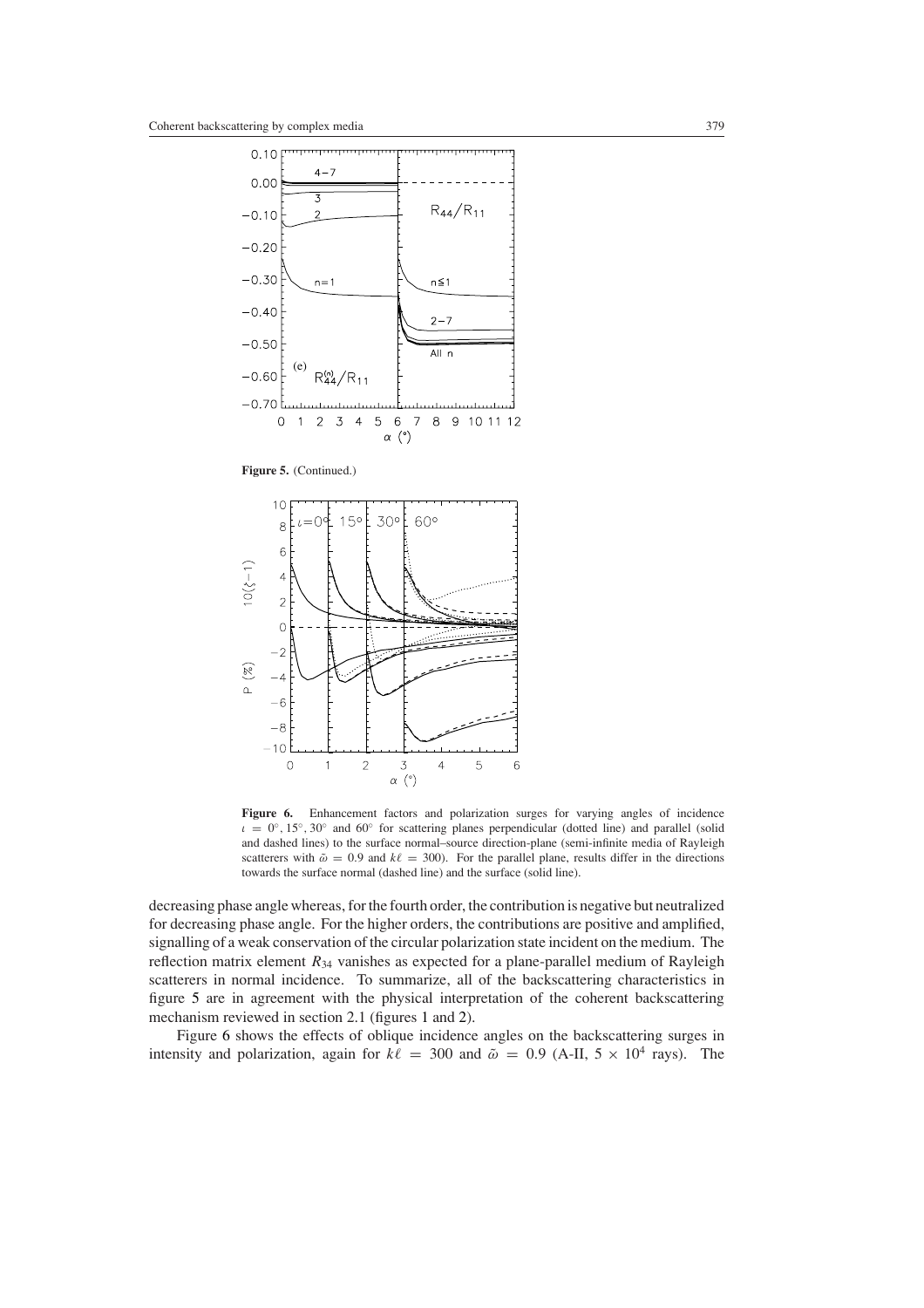

**Figure 7.** Enhancement factors and polarization surges for semi-infinite plane-parallel media with extinction mean free path  $k\ell = 300$  composed of Rayleigh scatterers with high single-scattering albedos of  $\tilde{\omega} = 0.95, 0.99, 0.999$  and 0.9999.

<span id="page-15-0"></span>angle of incidence assumes four values of  $\iota = 0^\circ, 15^\circ, 30^\circ$  and 60°, and backscattering characteristics are plotted in two scattering planes perpendicular to one another, crossing in the backscattering direction. For the scattering plane perpendicular to the plane defined by the directions of incidence and the outward normal vector of the medium, the results coincide on the two azimuthal angles differing 180◦ (in the backscattering frame). For the scattering plane coinciding with the plane defined by the normal vector and direction of incidence, the results are different for scattering directions between the backscattering and outward normal vector directions and between the backscattering and grazing directions. On one hand, the backscattering peaks are insensitive to the incidence angle: they are slightly smaller for the largest angle of incidence. On the other hand, the polarization surges reveal a clear dependence on the incidence angle.

For the perpendicular plane, increasing the incidence angle results in substantial positive polarization being superimposed upon the coherent backscattering surge. The surge itself becomes more pronounced with increasing incidence angle. For the parallel plane, substantial negative polarization is superimposed upon the coherent backscattering surges and the surges become shallower. The overall background angular dependences are almost linear and vary as a function of *ι*. In the backscattering direction, as is correct, the enhancement factors and the absolute values of polarization are identical within each of the three sets for a given *ι*.

In figure [7,](#page-15-0) the intensity and polarization surges are plotted for semi-infinite media with high single-scattering albedos of 0.95, 0.99, 0.999 and 0.9999 (A-II). With increasing albedo, the polarization surges neutralize. These dependences are to be compared with the polarization curve in [25]. Several days of CPU time on a desktop workstation were needed to trace  $10<sup>5</sup>$ rays for  $\tilde{\omega} = 0.9999$ .

The enhancement factors and minimum polarizations for  $k\ell = 300$  are shown in figure [8](#page-16-0) together with the reference numbers for plane-parallel media of conservative Rayleigh scatterers (1.5368 and −2.765% [25]). The angular scheme is A-II for the semi-infinite media with albedos 0.95, 0.99, 0.999 and 0.9999, and A-I for the rest of the cases.

The enhancement factors first increase rapidly with increasing single-scattering albedo, finally balancing out for plane albedos of about 0.5 corresponding to single-scattering albedos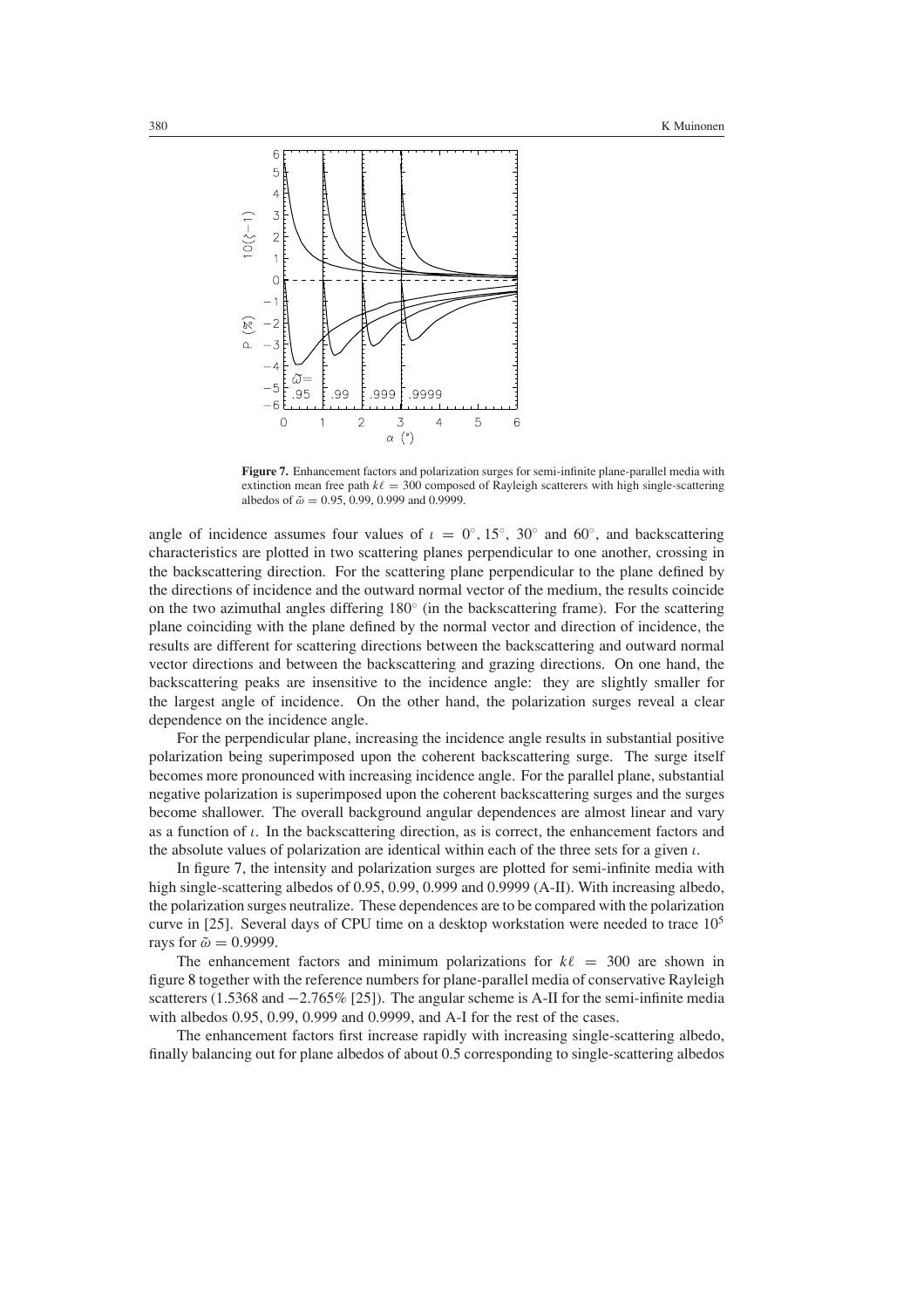

<span id="page-16-0"></span>**Figure 8.** Enhancement factors in the backscattering direction  $(\zeta(0))$  and minimum polarizations  $(P_{\text{min}})$  for semi-infinite plane-parallel media with  $k\ell = 300$  consisting of Rayleigh scatterers with varying single-scattering albedos  $\tilde{\omega}$ . Note the differing turning points for  $\zeta(0)$  and  $P_{\text{min}}$ and the convergence towards the literature values [25] for the conservative medium ( $\tilde{\omega} = 1.0$ :  $\zeta(0) = 1.5368$ ,  $P_{\text{min}} = -2.765\%$ : (a)  $10[\zeta(0) - 1]$  versus  $A_p$ , (b)  $P_{\text{min}}$  versus  $A_p$ , and (c)  $P_{\text{min}}$ versus  $10[\zeta(0) - 1]$ .

0.9–0.95. The minimum polarizations first decrease sharply with increasing single-scattering albedo, reaching their minima for plane albedos of about 0.4, and thereafter increasing towards the reference value of −2.765% for the conservative plane-parallel medium. The enhancement factor reaches its maximum for single-scattering albedos below 1.0. Moreover, dictated by the current theory, the enhancement factors  $\zeta(0)$  coincide for random media with differing *k* but similar ˜*ω*. Note that the earlier reference results include the polarization effects of coherent backscattering only, whereas also the first-order contributions are included in the present results. In particular, figure [8\(](#page-16-0)b) suggests a first-order scattering contribution near the conservative case, where the almost linear trend in the minimum polarization appears to cross over the reference line from pure coherent backscattering. The minimum polarizations are rather inert to  $k\ell$ , too. The plot of the minimum polarization versus the enhancement factor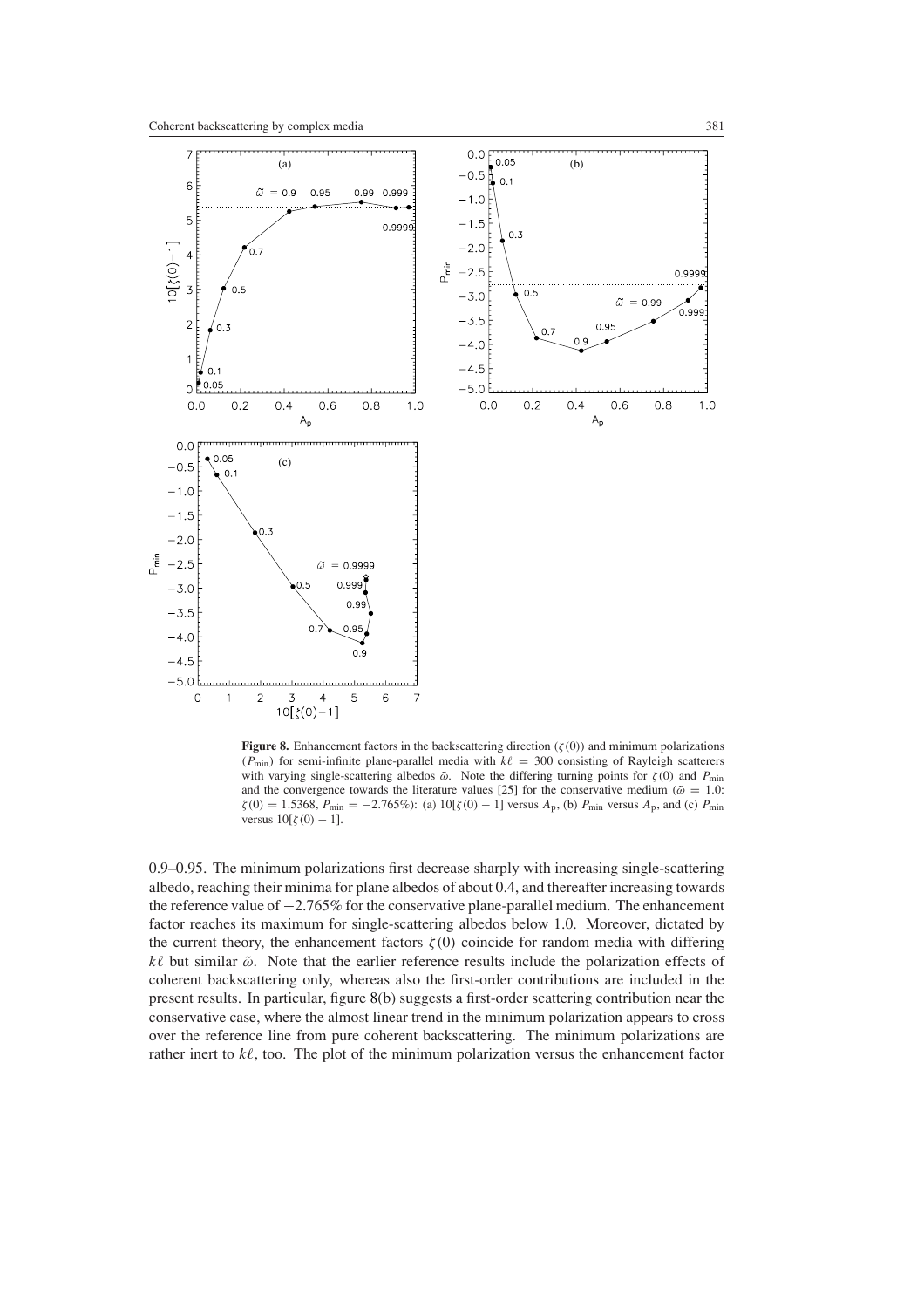**Table 2.** Plane albedos  $A_p$  (%), enhancement factors  $\zeta(0)$  and minimum polarizations  $P_{\text{min}}$  (%) for semi-infinite plane-parallel media of spherical scatterers (refractive index *m*, size parameter *x*). Also shown are the scattering and absorption efficiencies  $q_s$  and  $q_a$ , the single-scattering albedo  $\tilde{\omega}$ , the extinction mean free path  $k\ell$ , the polarization norm  $N_{12}$ , and the asymmetry parameters  $g_{11}$ and *g*<sub>12</sub> (e.g., 4.20(−2) stands for 4.20 × 10<sup>-2</sup>). The volume density of the scatterers is  $v = 0.01$ . For the first four entries,  $x = 1.4$ , Re $(m) = 1.2$  and Im $(m) = 10^{-\nu}$ . For the four remaining entries,  $m = 2.0 + 12.0$ 

| $\text{Critiv}_3, m = 2.0 + 12.0$ . |             |             |                  |         |          |           |           |             |            |            |
|-------------------------------------|-------------|-------------|------------------|---------|----------|-----------|-----------|-------------|------------|------------|
|                                     | $q_{\rm s}$ | $q_{\rm a}$ | $\tilde{\omega}$ | $k\ell$ | $N_{12}$ | $g_{11}$  | 812       | $A_{\rm p}$ | $\zeta(0)$ | $P_{\min}$ |
| $\nu$                               |             |             |                  |         |          |           |           |             |            |            |
| $\mathbf{1}$                        | 0.104       | 0.368       | 0.220            | 396     | 0.45     | 0.38      | $8.0(-2)$ | 1.9         | 1.29       | $-3.2$     |
| 2                                   | 0.953       | $4.10(-2)$  | 0.699            | 1370    | 0.46     | 0.36      | $7.6(-2)$ | 14          | 1.64       | $-5.9$     |
| 3                                   | 0.965       | $4.15(-3)$  | 0.959            | 1850    | 0.46     | 0.36      | $7.6(-2)$ | 49          | 1.67       | $-5.2$     |
| $\overline{4}$                      | 0.966       | $4.15(-4)$  | 0.996            | 1920    | 0.46     | 0.36      | $7.6(-2)$ | 79          | 1.60       | $-3.4$     |
| $\mathcal{X}$                       |             |             |                  |         |          |           |           |             |            |            |
| 0.3                                 | 0.224       | 0.498       | $4.30(-2)$       | 76.9    | 0.50     | $9.4(-3)$ | $2.9(-3)$ | 0.73        | 1.03       | $-0.3$     |
| $\mathbf{1}$                        | 1.57        | 1.74        | 0.474            | 40.2    | 0.45     | 0.12      | $3.1(-2)$ | 9.7         | 1.35       | $-3.2$     |
| 3                                   | 1.73        | 1.22        | 0.586            | 136     | 0.18     | 0.63      | 0.13      | 5.4         | 1.55       | $-1.6$     |
| 10                                  | 1.61        | 0.895       | 0.643            | 532     | 0.20     | 0.73      | 0.13      | 5.9         | 1.55       | $-1.8$     |

in figure [8\(](#page-16-0)c) consists of two roughly linear branches: first,  $\zeta$  and  $P_{\text{min}}$  are amplified up until  $\tilde{\omega} = 0.7{\text{-}}0.9$ , whereafter  $\zeta$  is almost saturated and  $P_{\text{min}}$  is neutralized.

Table 1 gives the plane albedos  $A_p$ , enhancement factors  $\zeta(0)$  and minimum polarizations *P*<sub>min</sub> for plane-parallel media of given optical thickness  $τ<sub>h</sub>$  consisting of Rayleigh scatterers with single-scattering albedo  $\tilde{\omega}$  in the case of normal incidence. The extinction mean free path is  $k\ell = 300$ . For plane-parallel media of finite optical thicknesses  $\tau_h = 2$  or  $\tau_h = 5$  and small single-scattering albedos, the results coincide with those for semi-infinite media, but clear differences are seen for  $\tilde{\omega} \ge 0.7$ : for the larger optical thickness, the polarization surges are shallower, and the backscattering peaks are sharper. For example, maximum enhancement factors result for  $\tau_h = 5$ , that is, not for the smallest or the largest optical thickness. Also, the most pronounced polarization minima follow for  $\tau_h = 2$  and  $\tilde{\omega} = 0.99$ ; for  $\tau_h = 5$  and semi-infinite media, the extrema are reached for  $\tilde{\omega} = 0.9$ . Finally, the relevant enhancement factors of table 1 are in agreement with those in [40].

#### *3.2. Scattering beyond the Rayleigh regime*

Coherent backscattering by plane-parallel media of spherical scatterers is illustrated using two examples for particle volume density of  $v = 0.01$ . On one hand, gradually mimicking latex particles in water, computations are carried out for a medium of absorbing spherical particles with the size parameter  $x = 1.4$  and refractive index  $m = 1.2 + 110^{-1}$ ,  $1.2 + 110^{-2}$ ,  $1.2 + 110^{-3}$ , and  $1.2 + i10^{-4}$  (cf [40]).  $5 \times 10^{4}$  and  $10^{4}$  rays were traced for the first and last two cases, respectively. On the other hand, computations are carried out for a medium of absorbing spherical particles in vacuum with  $x = 0.3, 1.0, 3.0$  and 10.0, and  $m = 2.0 + 12.0$  $(10<sup>5</sup>$  rays). Table 2 (A-II) shows single-scattering characteristics for the spherical particles under consideration. All of the particles are predominantly forward scattering with  $g_{11} > 0$ , net positively polarizing with  $N_{12} > 0$ , and their polarization asymmetry parameters are positive,  $g_{12} > 0$ .

Figure [9](#page-18-0) shows the reflection matrices for the latex-mimicking particles. Note the sharpening of the enhancement factor and the polarization surge with decreasing imaginary part of the refractive index (figure [9\(](#page-18-0)a)). As for Rayleigh scatterers but in a more pronounced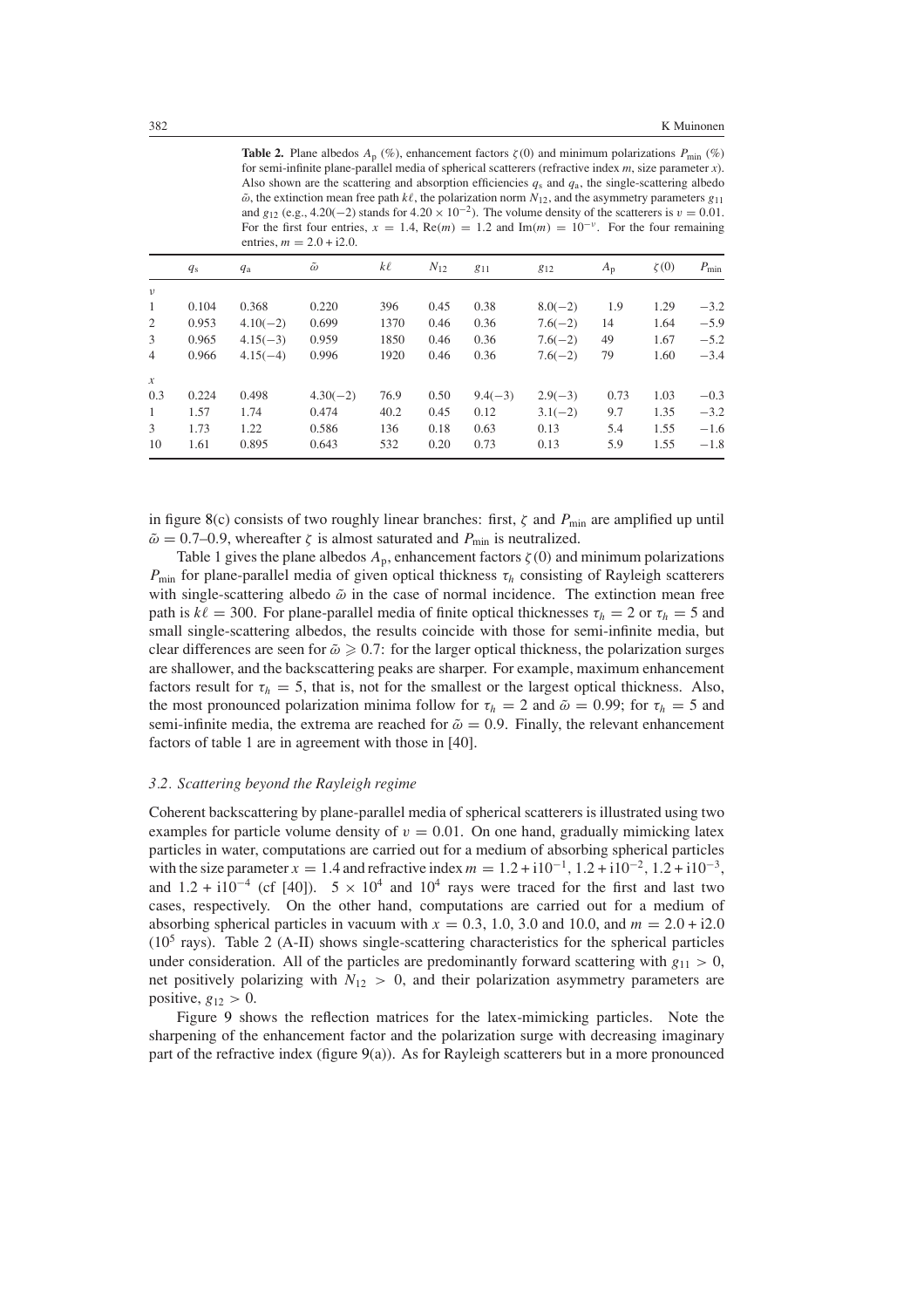

<span id="page-18-0"></span>**Figure 9.** Reflection matrix elements for semi-infinite plane-parallel media of spherical scatterers with size parameter  $x = 1.4$ , real part of the refractive index  $Re(m) = 1.2$ , varying imaginary part of the refractive index Im(*m*) =  $10^{-1}$ ,  $10^{-2}$ ,  $10^{-3}$ ,  $10^{-4}$ , and medium volume density  $v = 0.01$ : (a)  $R_{11}/R_{11}^{RT}(0)$  and  $-R_{21}/R_{11}$ , (b)  $R_{22}/R_{11}$  and  $R_{33}/R_{11}$ , (c)  $R_{34}/R_{11}$  and  $R_{44}/R_{11}$ .

way, the largest enhancement factors and steepest polarizations are seen for intermediate single-scattering albedos. The enhancement factor of  $\zeta(0) = 1.60$  for  $x = 1.4$  and *m* = 1.2 + i10<sup>-4</sup> is already close to the literature value of  $\zeta(0) = 1.59$  for *m* = 1.2 [40].

The element ratios  $R_{22}/R_{11}$  and  $R_{33}/R_{11}$  are, again, almost mirror images of one another, revealing a very narrow surge next to the backscattering direction (figure [9\(](#page-18-0)b)). The element ratio  $R_{44}/R_{11}$  signals the conservation of the circular polarization state for the case with the smallest absorption (cf [4, 55]). The element  $R_{34}/R_{11}$  vanishes within the computational noise.

Figure [10](#page-19-0) shows the full reflection matrices for the particles with  $m = 2.0 + 12.0$ . The enhancement factor and polarization surge are gradually strengthened with increasing size parameter, here implying increasing single-scattering albedo (figure [10\(](#page-19-0)a)). In contrast to the latex-mimicking particles above, the rest of the reflection matrix elements show little or no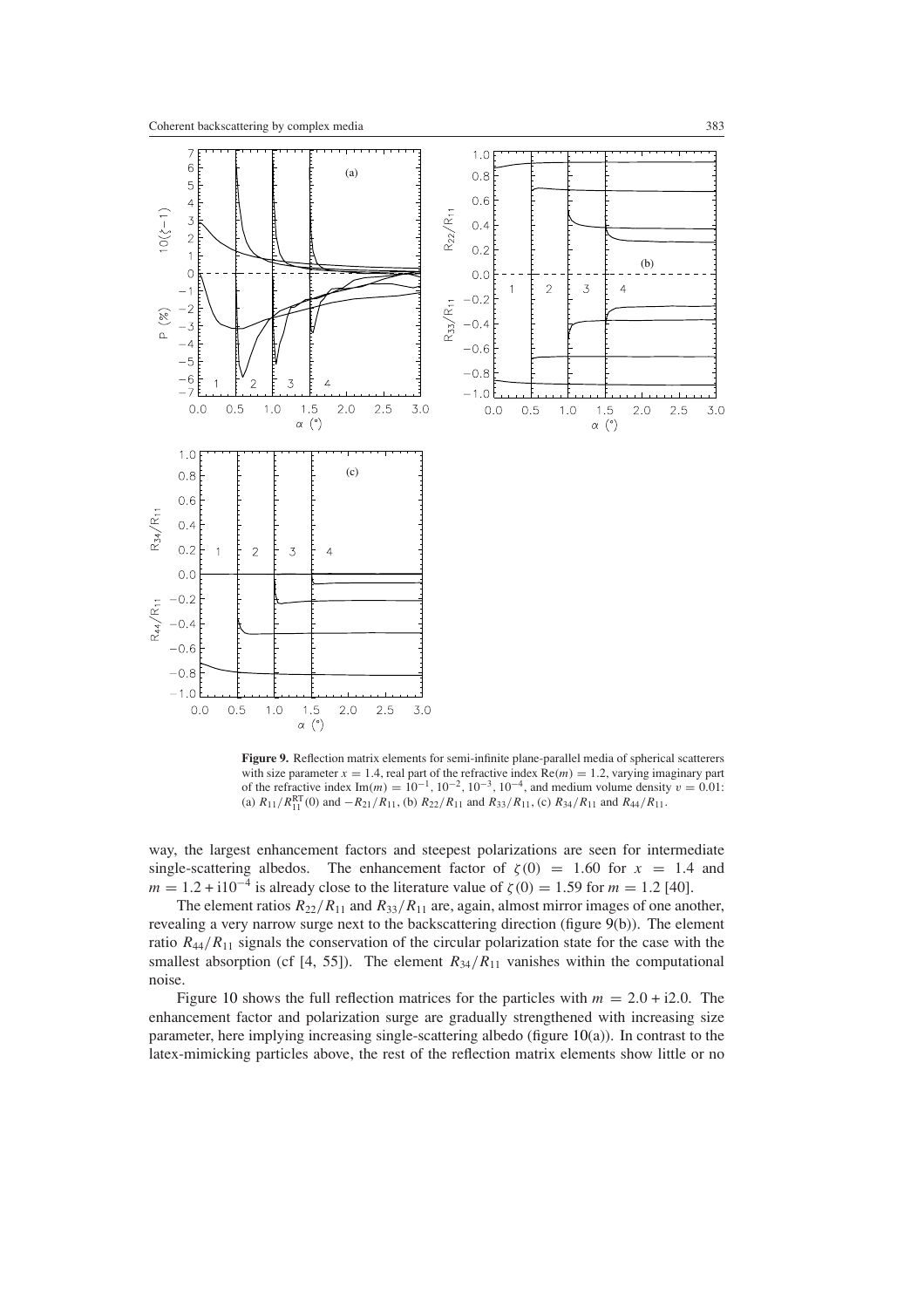

<span id="page-19-0"></span>**Figure 10.** As in figure 9 for spherical scatterers with varying size parameter  $x = 0.3, 1, 3, 10$ , refractive index  $m = 2.0 + i2.0$ , and medium volume density  $v = 0.01$ .

deviations from a linear dependence (figures [10\(](#page-19-0)b), (c)). For the medium with the largest particles,  $R_{44}/R_{11}$  is neutralized close to the backscattering direction.

For curiousity, careful inspection of figures  $9(a)$  $9(a)$  and  $10(a)$  $10(a)$  leads to the conclusion that the angular dependence of the enhancement factor is a plausible discriminator among the eight cases under study. The discrimination becomes clear, when the polarization surges and remaining reflection matrix elements are incorporated. It is necessary to emphasize that such discrimination may generally not be possible based on backscattering characteristics only. As compared to the results for Rayleigh scatterers, the larger scatterers allow more pronounced enhancement factors  $(\zeta(0) \geq 1.6)$  and negative polarization surges  $(P_{\min} \leq -5.8\%)$ .

# **4. Conclusions**

A novel numerical Monte Carlo technique is presented for coherent backscattering by complex random media of spherical scatterers. The MC technique allows the computation of full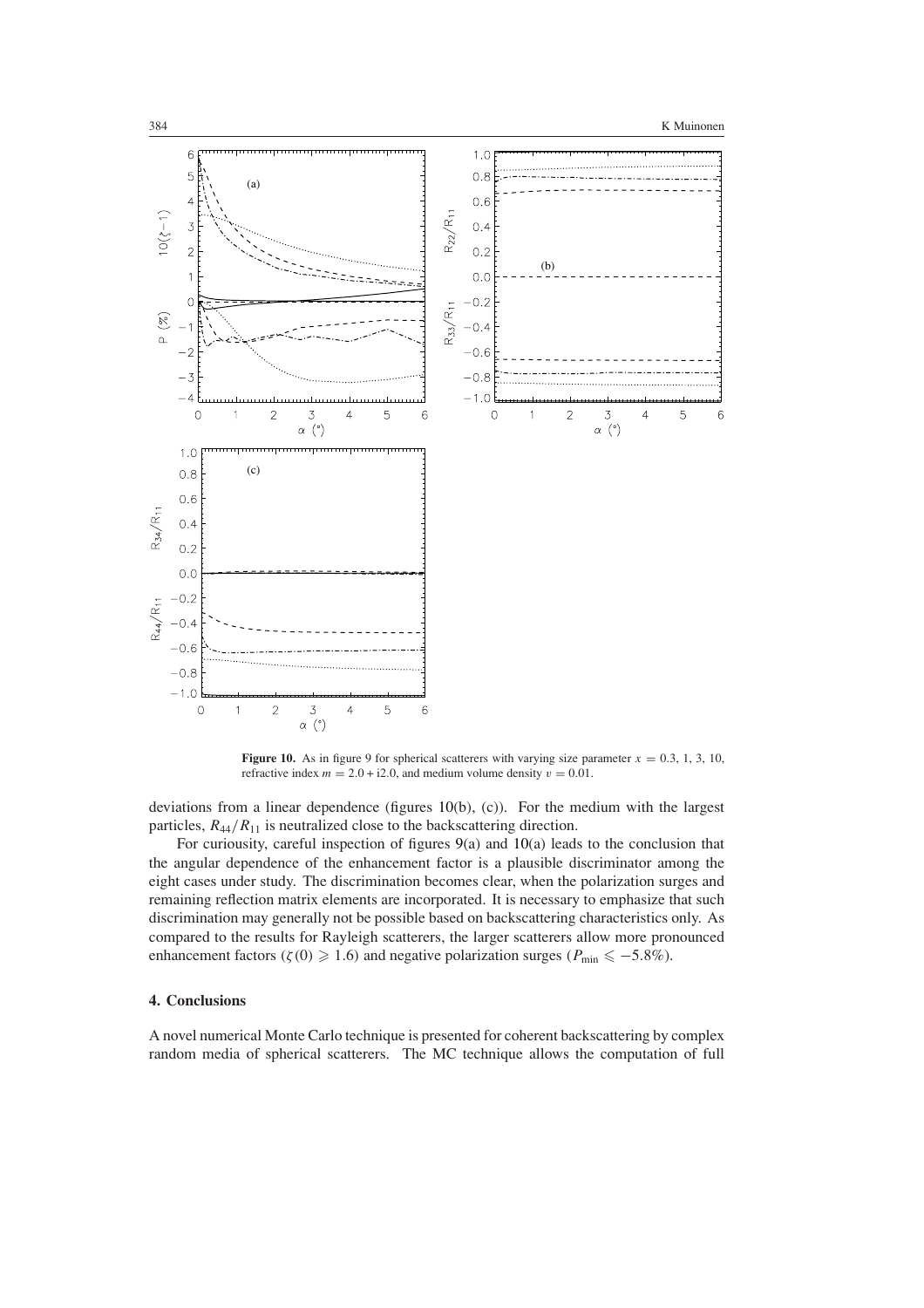angular characteristics of the  $4 \times 4$  reflection matrices interrelating the Stokes parameters of the incoming and outgoing radiation. The MC technique is turning useful in the interpretation of backscattering characteristics of planetary-system objects (cf [11, 56]).

Using the current MC technique in resemblance to the past radiative transfer techniques (cf [57, 58]), coherent backscattering effects can be studied for complex random media with random rough surfaces. It is possible to study such effects for media constrained by a spherical envelope with a given radial optical thickness. The effects can further be studied for discrete scatterers embedded in an optically homogeneous and isotropic medium and for random rough interfaces between two homogeneous and isotropic media (cf [59]). The MC technique allows the study of potential corrections to radiative transfer in the case of close-packed random media of scatterers.

For plane-parallel media composed of Rayleigh scatterers, the angular characteristics of the full reflection matrices have been computed for several mean free paths over the entire range of single-scattering albedos. Agreement has been reached with reference enhancement factors and polarization surges available in the literature. It has been shown that absorbing Rayleigh scatterers can yield more pronounced enhancement factors and polarization surges than nonabsorbing Rayleigh scatterers. The future computations can be optimized with respect to single-scattering albedo and mean free path: first, the multiple scattering contributions from various orders of scattering for conservative media can be readily utilized to compute multiple scattering for arbitrary single-scattering albedos (less than unity) and, second, numerous mean free paths can be treated simultaneously.

For plane-parallel media of spherical scatterers beyond the Rayleigh regime, the computations show convergence towards reference enhancement factors for non-absorbing latex spheres in water and, for the first time, give the full angular dependences close to the backscattering direction. For media composed of highly absorbing scatterers, the first results indicate a resonant dependence of the polarization surge on the size of the scatterers: for spherical scatterers with volume density 1% and refractive index 2*.*0 + i2*.*0, substantial widening of the polarization surge is observed for size parameter  $x = 1$ , as compared to smaller or larger scatterers. An extensive study across the size parameter and refractive index domain is to be carried out in future, with special attention to be paid to the polarization states of the reverse waves.

Several challenges remain in the theory of coherent backscattering and the computational techniques for obtaining numerical results. First, it is of priority to compare the multiple scattering computations to the predictions of the electromagnetic scattering theory for constrained media of scatterers. The MC technique utilizes far-field scattering only so mean-free paths of the order of the wavelength must be treated with caution. Second, the law of energy conservation is violated for plane-parallel media of finite optical thickness, where the reflected and transmitted energy due to radiative transfer already adds up to unity. Third, the generalization of the numerical technique for nonspherical single scatterers is possible but requires vast computer programming efforts in both single and multiple scattering.

## **Acknowledgments**

I am grateful to J I Peltoniemi, K Lumme, K Saarinen, G Videen, Yu G Shkuratov and M I Mishchenko for enlightening discussions in the course of the present study. The anonymous referees provided helpful constructive criticism. I am grateful to the Astronomical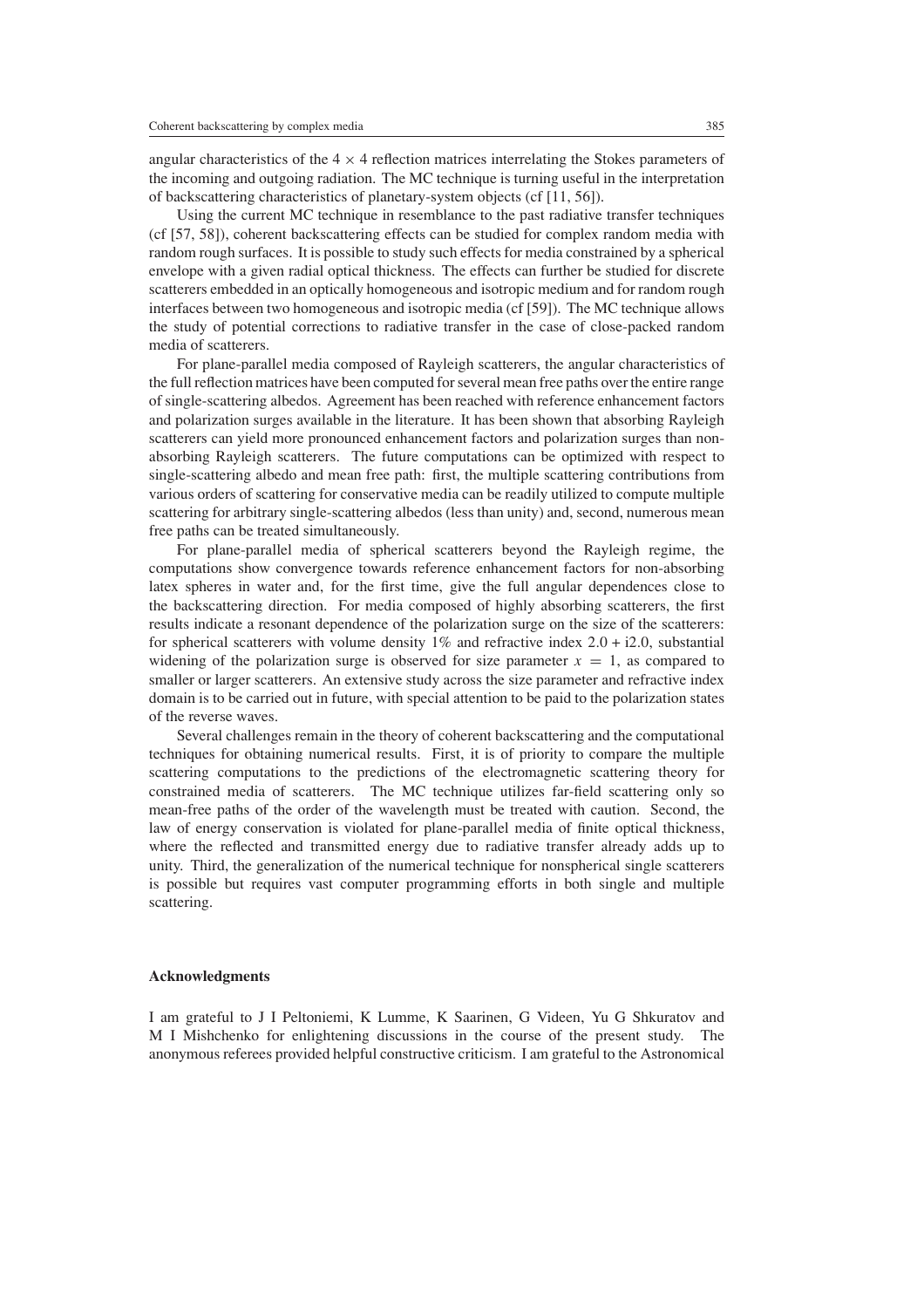Observatory of Torino for the enjoyable sabbatical stay. The research has been supported by the Academy of Finland.

## **References**

- [1] Shkuratov Yu G 1988 Diffractional model of the brightness surge of complex structures *Kin. Phys. Neb. Tel.* **4** 60–6
- [2] Muinonen K 1989 Electromagnetic scattering by two interacting dipoles *Proc. 1989 URSI Electromagnetic Theory Symp.* (Stockholm) pp 428–30
- [3] Muinonen K 1990 Light scattering by inhomogeneous media: backward enhancement and reversal of polarization *PhD Thesis* University of Helsinki
- [4] Hapke B 1990 Coherent backscatter and the radar characteristics of outer planet satellites *Icarus* **88** 407–17
- [5] Mishchenko M I and Dlugach J M 1993 Coherent backscatter and the opposition effect for E-type asteroids *Planet. Space Sci.* **41** 173–81
- [6] Shkuratov Yu G 1989 A new mechanism of the negative polarization of light scattered by the surfaces of atmosphereless celestial bodies *Astron. Vestnik* **23** 176–80
- [7] Mishchenko M I 1993 On the nature of the polarization opposition effect exhibited by Saturn's rings *Astrophys. J.* **411** 351–61
- [8] Lyot B 1929 Recherches sur la polarisation de la lumière des planètes et de quelques substances terrestres Ann. *Obs. Paris* **8** 1–161
- [9] von Seeliger H 1887 Zur Theorie der Beleuchtung der grossen Planeten, insbesondere des Saturn *Abh. Bayer. Akad. Wiss. Math. Naturwiss.* **Kl 16** 405–516
- [10] Müller G 1893 Helligkeitsbestimmungen der grossen Planeten und einiger Asteroiden Publ. Astrophys. Obs. *Potsdam Nr. 30* **8** 193–389
- [11] Muinonen K, Piironen J, Shkuratov Yu G, Ovcharenko A and Clark B 2002 Asteroid photometric and polarimetric phase effects *Asteroids III* ed W Bottke, R P Binzel, A Cellino and P Paolicchi (Tucson: University of Arizona Press) pp 123–38
- [12] Muinonen K, Videen G, Zubko E and Shkuratov Yu G 2002 Numerical techniques for backscattering by random media *Optics of Cosmic Dust* (*NATO Science Series, II. Mathematics, Physics and Chemistry vol 79*) ed G Videen and M Kocifaj (Dordrecht: Kluwer) pp 261–82
- [13] Muinonen K 1994 Coherent backscattering by solar system dust particles *Asteroids, Comets and Meteors 1993* ed A Milani, M Di Martino and A Cellino (Dordrecht: Kluwer) pp 271–96
- [14] Shkuratov Yu G, Muinonen K, Bowell E, Lumme K, Peltoniemi J I, Kreslavsky M A, Stankevich D G, Tishkovets V P, Opanasenko N V and Melkumova L Y 1994 A critical review of theoretical models for the negative polarization of light scattered by atmosphereless solar system bodies *Earth, Moon, Planets* **65** 201–46
- [15] Rosenbush V, Kiselev N, Avramchuk V and Mishchenko M 2002 Photometric and polarimetric opposition phenomena exhibited by solar system bodies *Optics of Cosmic Dust* (*NATO Science Series, II. Mathematics, Physics and Chemistry vol 79*) ed G Videen and M Kocifaj (Dordrecht: Kluwer) pp 191–224
- [16] Mishchenko M, Tishkovets V and Litvinov P 2002 Exact results of the vector theory of coherent backscattering from discrete random media: an overview *Optics of Cosmic Dust* (*NATO Science Series, II. Mathematics, Physics and Chemistry vol 79*) ed G Videen and M Kocifaj (Dordrecht: Kluwer) pp 239–60
- [17] Kuga Y and Ishimaru A 1984 Retroreflectance from a dense distribution of spherical particles *J. Opt. Soc. Am.* A **1** 831–5
- [18] van Albada M P and Lagendijk A 1985 Observation of weak localization of light in a random medium *Phys. Rev. Lett.* **55** 2692–5
- [19] Wolf P-E and Maret G 1985 Weak localization and coherent backscattering of photons in disordered media *Phys. Rev. Lett.* **55** 2696–9
- [20] Watson K M 1969 Multiple scattering of electromagnetic waves in an underdense plasma *J. Math. Phys.* **10** 688–702
- [21] de Wolf D A 1971 Electromagnetic reflections from an extended turbulent medium: cumulative forward-scatter single backscatter approximation *IEEE Trans. Antennas Propag.* **19** 254–62
- [22] van Albada M P, van der Mark M B and Lagendijk A 1988 Polarisation effects in weak localisation of light *J. Phys. D: Appl. Phys.* **21** S28–31
- [23] Ozrin V D 1992 Exact solution for coherent backscattering of polarized light from a random medium of Rayleigh scatterers *Waves Random Media* **2** 141–64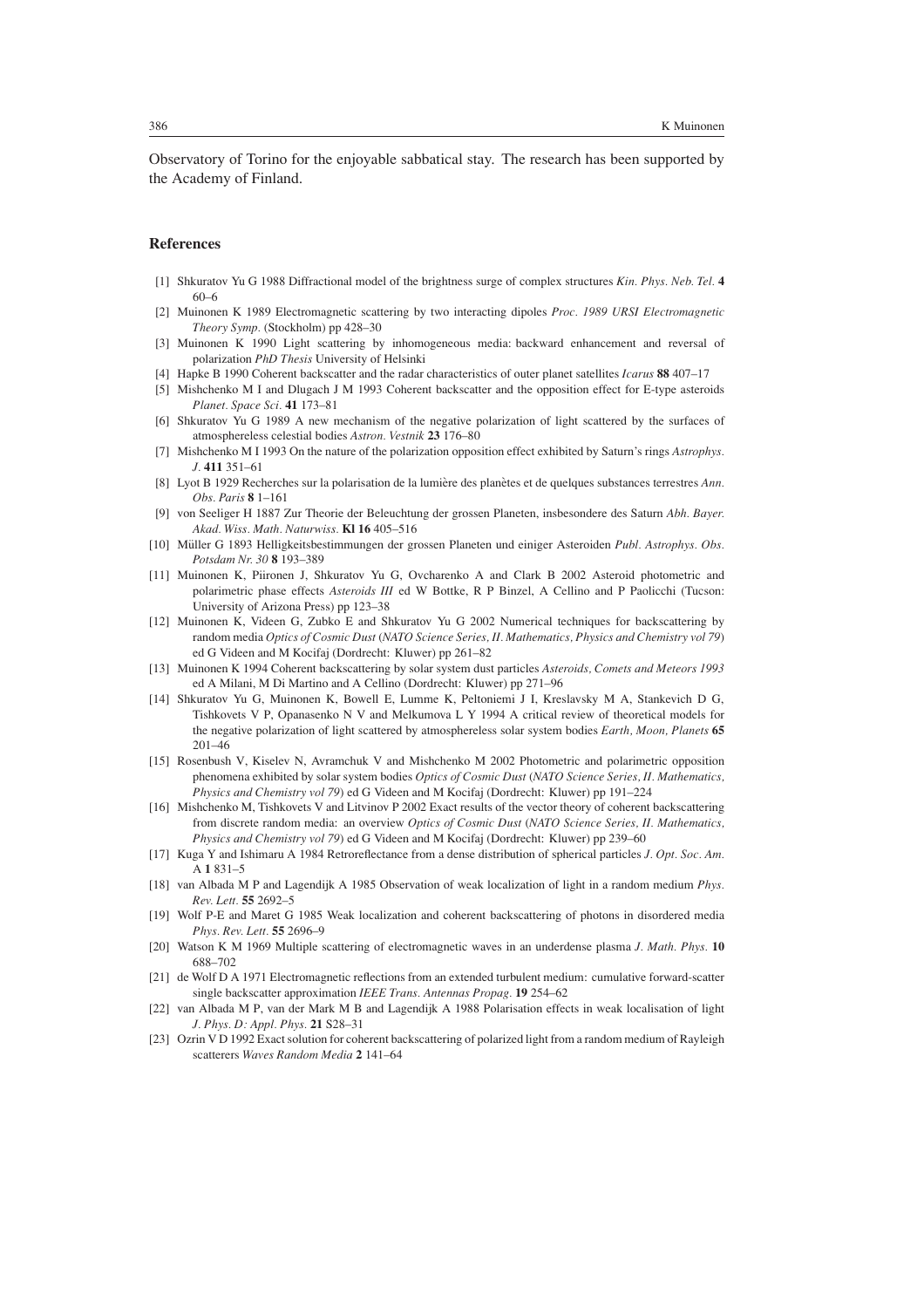- [24] Amic E, Luck J-M and Nieuwenhuizen Th M 1997 Multiple Rayleigh scattering of electromagnetic waves *J. Phys. I* **7** 445–83
- [25] Mishchenko M I, Luck J-M and Nieuwenhuizen Th M 2000 Full angular profile of the coherent polarization opposition effect *J. Opt. Soc. Am.* A **17** 888–91
- [26] Ismagilov F M and Kravtsov Yu A 1993 Backscattering polarization effects on a system of two randomly oriented scatterers *Waves Random Media* **3** 17–24
- [27] Mishchenko M I 1996 Coherent backscattering by two-sphere clusters *Opt. Lett.* **21** 623–5
- [28] Muinonen K and Lumme K 1991 Light scattering by solar system dust: the opposition effect and the reversal of linear polarization *IAU Colloquium 126, Origin and Evolution of Dust in the Solar System* (Dordrecht: Kluwer) pp 159–62
- [29] Lindell I V, Sihvola A H, Muinonen K and Barber P W 1991 Scattering by a small object close to an interface: I. Exact image theory formulation *J. Opt. Soc. Am.* A **8** 472–6
- [30] Muinonen K, Sihvola A H, Lindell I V and Lumme K 1991 Scattering by a small object close to an interface: II. Study of backscattering *J. Opt. Soc. Am.* A **8** 477–82
- [31] Ismagilov F M 1995 Polarization effects in backscattering by a particle near the interface *Waves Random Media* **5** 27–32
- [32] Lumme K, Green K, Muinonen K and Penttilä A 2003 Light scattering by large densely-packed aggregates: a wave-optical approach *Electromagnetic and Light Scattering—Theory, Measurements, and Applications VII* (*Bremen, Germany, 8–12 Sept. 2003*) pp 220–3
- [33] Muinonen K 2003 Light scattering by tetrahedral particles in the Kirchhoff approximation *Electromagnetic and Light Scattering—Theory, Measurements, and Applications VII* (*Bremen, Germany, 8–12 Sept. 2003*) pp 251–4
- [34] Akkermans E, Wolf P E and Maynard R 1986 Coherent backscattering of light by disordered media: analysis of the peak line shape *Phys. Rev. Lett.* **56** 1471–4
- [35] Stephen M J and Cwilich G 1986 Rayleigh scattering and weak localization: effects of polarization *Phys. Rev.* B **34** 7564–72
- [36] Iwai T, Furukawa H and Asakura T 1995 Numerical analysis of enhanced backscatterings of light based on Rayleigh-Debye scattering theory *Opt. Rev.* **2** 413–19
- [37] Ishii K, Iwai T, Uozumi J and Asakura T 1998 Optical free-path-length distribution in a fractal aggregate and its effect on enhanced backscattering *Appl. Opt.* **37** 5014–8
- [38] Saxon D S 1955 Tensor scattering matrix for the electromagnetic field *Phys. Rev.* **100** 1771–5
- [39] Bohren C F and Huffman D R 1983 *Absorption and Scattering of Light by Small Particles* (New York: Wiley)

[40] Mishchenko M I 1992 Enhanced backscattering of polarized light from discrete random media: calculations in exactly the backscattering direction *J. Opt. Soc. Am.* A **9** 978–82

- [41] van Tiggelen B and Skipetrov S 2002 *Wave Scattering in Complex Media: From Theory to Applications* (Dordrecht: Kluwer)
- [42] Sebbah P 2001 *Waves and Imaging through Complex Media* (Dordrecht: Kluwer)
- [43] Van Rossum M C W and Nieuwenhuizen Th M 1999 Multiple scattering of classical waves: microscopy, mesoscopy, and diffusion *Rev. Mod. Phys.* c **71** 313–71
- [44] Fouque J-P 1999 *Diffuse Waves in Complex Media* (Dordrecht: Kluwer)
- [45] Barabanenkov Yu N, Kravtsov Yu N, Ozrin V D and Saichev A I 1991 Enhanced backscattering in optics *Progress in Optics* vol 29 ed E Wolf (Amsterdam: Elsevier) pp 65–197
- [46] Tsang L, Kong J A and Shin R T 1985 *Theory of Microwave Remote Sensing* (New York: Wiley)
- [47] Barabanenkov Yu N 1973 Wave corrections to the transfer equation for backscattering *Izv. Vyssch. Uchebn. Zaved. Radiofiz.* **16** 88–96
- [48] Muinonen K 2002 Coherent backscattering by absorbing and scattering media *Electromagnetic and Light Scattering by Non-spherical Particles, Gainesville 2002* ed B Gustafson, L Kolokolova and G Videen (Adelphi: Army Research Laboratory) pp 223–6
- [49] Tishkovets V P, Litvinov P V and Lyubchenko M V 2002 Coherent opposition effects for semi-infinite discrete random medium in the double-scattering approximation *J. Quant. Spectrosc. Radiat. Transfer* **72** 803–11
- [50] Hansen J E and Travis L D 1974 Light scattering in planetary atmospheres *Space Sci. Rev.* **16** 527–610
- [51] Muinonen K 2000 Light scattering by stochastically shaped particles *Light Scattering by Nonspherical Particles: Theory, Measurements, and Applications* ed M I Mishchenko, J W Hovenier and L D Travis (San Diego, CA: Academic) pp 323–52
- [52] Danby J M A 1992 *Fundamentals of Celestial Mechanics* (Richmond: Willmann-Bell)
- [53] Coulson K L, Dave J V and Sekera Z 1960 *Tables Related to Radiation Emerging from a Planetary Atmosphere with Rayleigh Scattering* (Berkeley and Los Angeles: University of California Press)